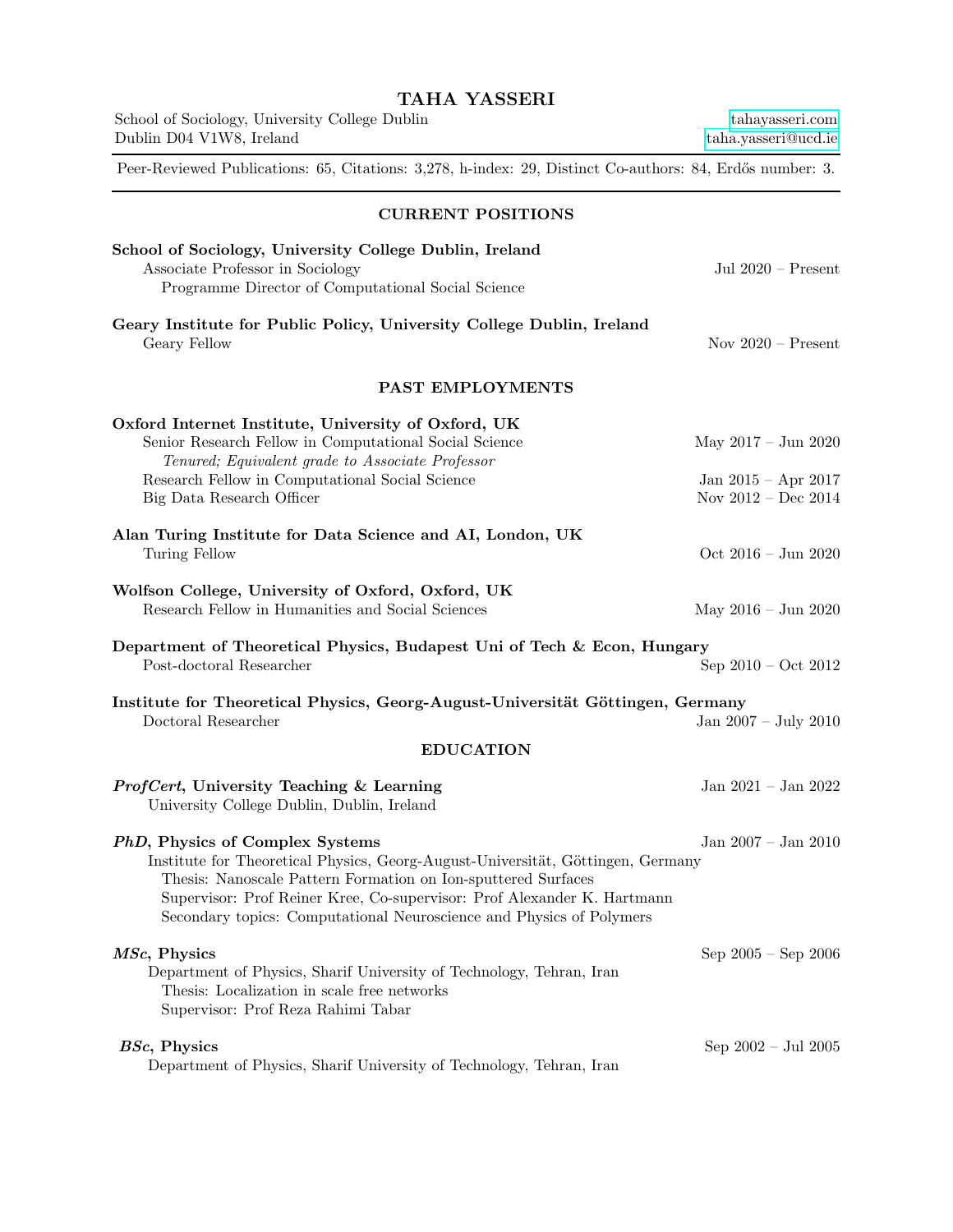# AWARDS

- Finalist of the Frontiers Spotlight Award for the Computational Social Science Research Topic, with Javier Borge-Holthoefer and Yamir Moreno, Switzerland, 2017.
- W. J. M. Mackenzie Book of the Year Prize, Political Studies Association (PSA), with Helen Margetts, Peter John, and Scott Hale, UK, 2017.
- Bronze Medal in National Physics Olympiad, Iran, 2001.

# FUNDED PROJECTS (Grand Total  $\sim \epsilon$ 806,000 + Max Planck Fellowship  $\epsilon$ 1.5M)

- Partisanship and the Wisdom of Crowds, with Margaret Samahita, from CoSSL UCD,  $\epsilon$ 3,983, (2021).
- Artificial Intelligence, Technology and Mobility Inter-disciplinary Collaboration, with Iarfhlaith Watson, from UCD Seed Funding,  $\epsilon$ 5,299, (2020).
- Max Planck Research Group Leader Award from The Max Planck Society, DECLINED  $\epsilon$ 1,500,000 (2020).
- Social media narratives of sustainable food consumption, from The Wellcome Trust, £10,000 (2019).
- Listening to the crowd: Data science to understand the British Museum, from Alan Turing Institute, £18,000 (2018)
- Computational Romance: Understanding How Online Dating Has Evolved Over the Past Ten Years Through Large Scale Data Analysis, from eHarmony, £6,000 (2018).
- Studying collaborative online dictionaries to understand language and social dynamics, with Dong Nguyen and Barbara McGillivray, from Alan Turing Institute, £1,920 (2017).
- The "Offensive Internet"?: examining cultures of hate and prejudice online, with Kathryn Eccles, from Google £71,815.13 (2017).
- Alan Turing Fellowship, from EPSRC, £20,000 (2016).
- The Gorongosa Trail Camera Citizen Science Project, with Chris Lintott, from Howard Hughes Medical Institute, £113,000 (2015).
- HUMANE: a typology, method and roadmap for HUman-MAchine NEtworks, from European Commission: Horizon 2020, within a consortium  $\epsilon$ 1,383,021; Oxford's share:  $\epsilon$ 308,985 (2015).
- Semantic map of sexism: topic modelling of the Everyday Sexism content, from John Fell OUP Research Fund, £7,499 (2015).
- Collective Memory in the Digital Age: Understanding 'Forgetting' on the Internet, from Google, £68,115 (2015).
- Enhancing online learning in the crowd: addressing "content overload" in MOOC forums, with Rebecca Eynon, Nabeel Gillani, Isis Hjorth, from Google, £72,411 (2015).
- Big data and election prediction: analysing online information seeking during the European Parliament elections, with Jonathan Bright, from John Fell OUP Research Fund, £7,032 (2014).
- Taxonomy and Ecology of Contributions to Zooniverse, the Citizen Science Project, from John Fell OUP Research Fund, £7,208 (2014).
- The Ecology of Online Petitioning, with Helen Margetts, Scott A. Hale, and Stefano De Sabbata, from Google, £65,910 (2014).
- Conceptualising interaction and learning in MOOCs, with Rebecca Eynon, Chris Davies, and Nabeel Gillani, from Bill & Melinda Gates Foundation, \$23,924 (2013).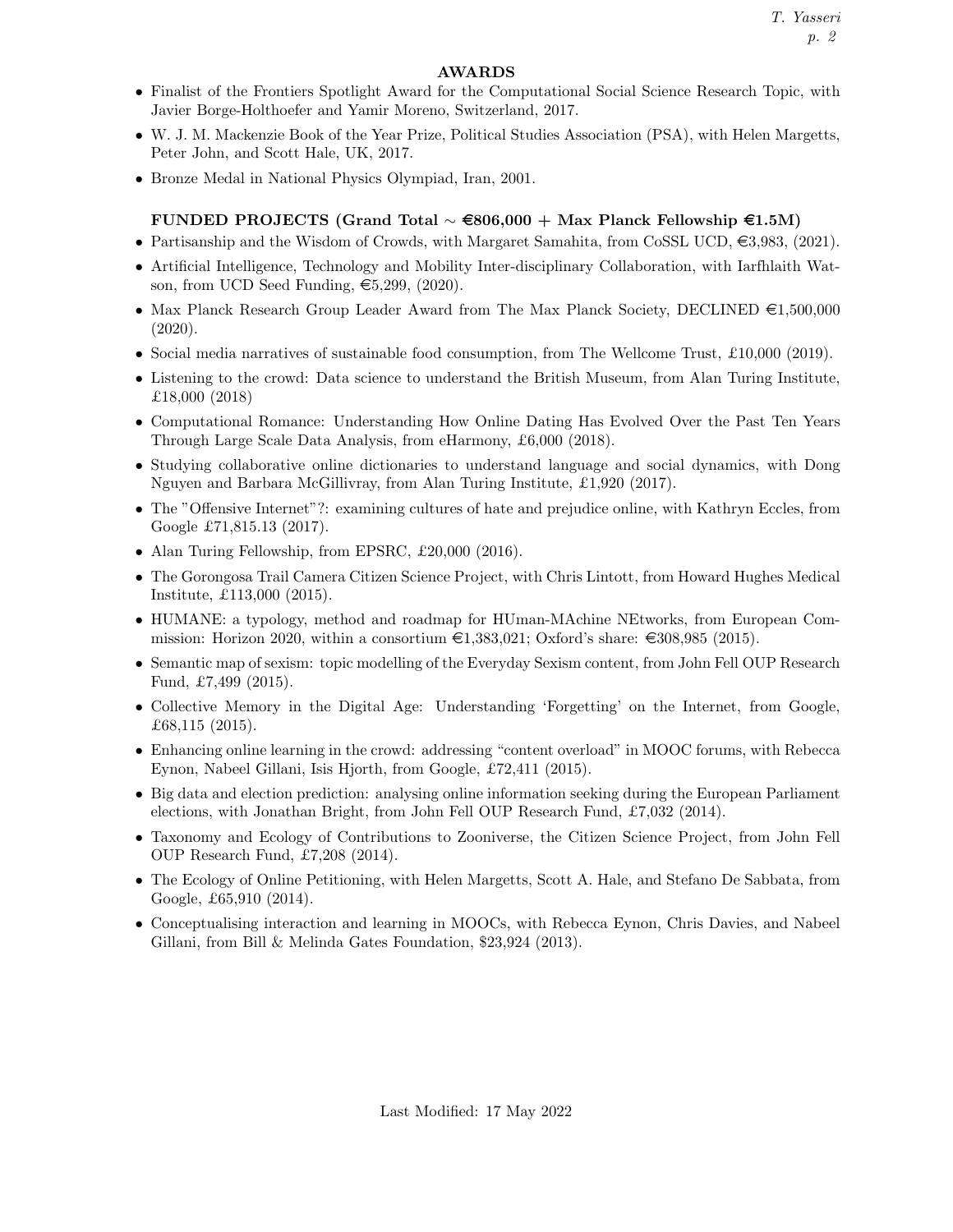# SUMMER SCHOOLS and PROFESSIONAL TRAINING ATTENDED

- Leadership and People Management Development Programme, RISE, University College Dublin, 2022.
- Data Privacy and Security Module for Staff (GDPR Fundamentals and Advanced), University College Dublin, 2020.
- Academic Mentorship, University of Oxford Learning Institute, 2019.
- Public Speaking, Now you're talking, Oxford, 2019.
- Harassment Advisor Training, University of Oxford, 2018.
- Supervising Doctoral Students, Oxford Learning Institute, University of Oxford, 2016.
- Workshop on Time-Dependent and Multiplex Networks, Mathematical Institute, University of Oxford, 2013.
- Tutorial on Experiments with Crowd Sourced Subjects, Centre for Experimental Social Sciences, Nuffield College, University of Oxford, 2013.
- Aalto Complex Networks Factory Summer School, Porvoo, Finland, 2012.
- International school on network science, Central European University, Budapest, Hungary, 2011.
- Workshop on modern methods of time series analysis and applications in physics and econophysics, Sharif University of Technology, Tehran, Iran, 2010.
- NanoSteps, Self-organized nano-structures on crystal surfaces, Institut d'études Scientifiques de Cargèse France, 2008.
- Interfaces between physics and computer science, Jacobs University Bremen, Germany, 2007.
- Complex Systems and Non-extensive Statistical Mechanics, the Abdus Salam Int. Center for Theo. Physics, Trieste, Italy, 2006.
- Computational Neuroscience, Institute for Research in Fundamental Sciences, Tehran, Iran, 2004.

# DEPARTMENTAL ROLES

- Member of the School of Sociology Recruitment Search Committee, UCD, since 2021.
- Programme Director of BSc in Computational Social Science, UCD, since 2021.
- Elected College Representing Member of the University Academic Council, UCD, since 2021.
- Organizing Committee Member of Geary Institute Research Skills Initiative, since 2021.
- Member of the Young Sociologist Award Committee, UCD School of Sociology and the Sociological Association of Ireland (SAI), Since 2021.
- Tutor Coordinator at UCD Sociology, since 2020.
- Member of the Departmental Equality, Diversity, and Inclusion Committee, Oxford Internet Institute, 2019-2020.
- Member of the MSc in Social Data Science Exam Board, Oxford Internet Institute, 2019-2020.
- Member of the Departmental Research Ethics Committee (DREC), Oxford Internet Institute, 2018- 2020.
- Member of the Assessment Scrutiny Committee of MSc in Social Data Science, Oxford Internet Institute, 2018-2020.
- Department and College Harassment Advisor at the Oxford Internet Institute and Wolfson College, University of Oxford, 2018-2020.
- Department's Trained First-Aider at the Oxford Internet Institute, 2018-2020.
- Departmental Seminars (Brown Bags) Convener, Oxford Internet Institute, 2017-2020.
- Departmental Colloquia Convener, Oxford Internet Institute, 2017-2018.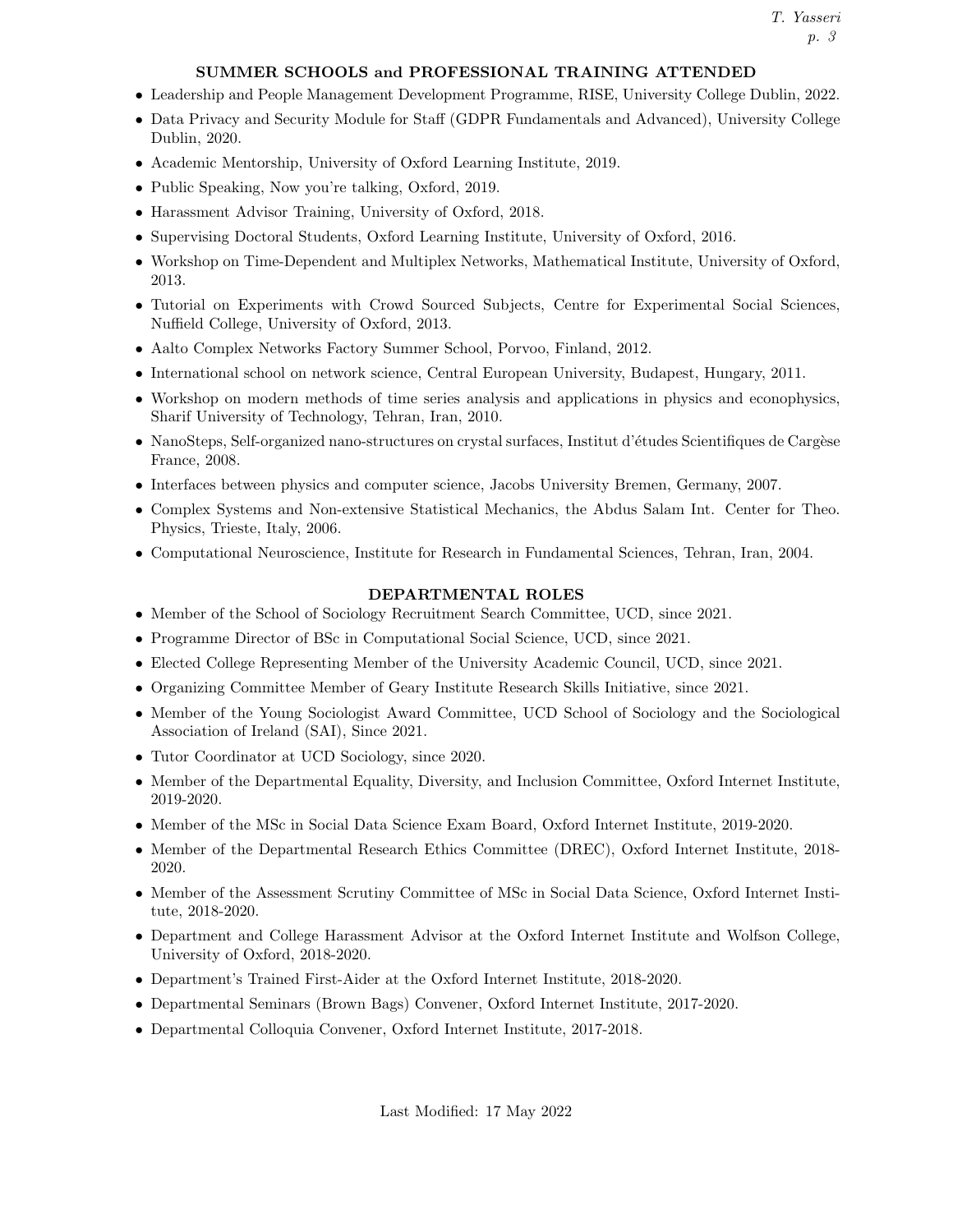# SKILLS

- Computational:  $C/C++$ , SQL, Python, Shell scripts, R, MATLAB, and Latex.
- Language: English, Persian, German (conversational), and Arabic (basic).

# TEACHING

# UCD School of Sociology, BSc in Computational Social Science

- Introduction to Computational Social Science I
- Introduction to Computational Social Science II

# UCD School of Sociology, MSc in Social Data Analytics

- Research Design
- Sociological Thinking in the Digital Age

# OII, University of Oxford, MSc in Social Science of the Internet and Social Data Science

- Research Design in Social Data Science
- Online Social Networks
- Big Data Analytics
- Simulating Society (Agent-based modeling)
- Social Research Methods and the Internet

# Online Courses

- Research Design in Social Data Science, Sage Campus, 2019.
- Introduction to Topic Modeling, Sage Research Methods, 2018.

# Guest Courses, and Masterclasses

- Social Network Analysis and Data Mining in Communication Studies, National Research University Higher School of Economics, Moscow, Russia (2019, 2020, and 2021).
- Social Network Analysis, Geary Institute for Public Policy, UCD, Dublin, Ireland (2021).
- Academic Writing, Chu Kochen Honors College, Zhejiang University, China (2019 and 2020).
- Social Media and Network Analysis, Williams-Exeter Programme, Exeter College, Oxford, UK  $(2014 - 2015).$
- Big Data and Social Media, Lady Margaret Hall Winter Programme, Oxford, UK (2018).
- Big Data and Understanding Societies, Service and Leadership Programme of the Hong Kong Jockey Club, Oxford, UK (2016).
- Mining Wikipedia Data, Barabási Lab: Center for Complex Network Research, Northeastern University, Boston, USA (2014).
- Big Data, an Introduction, for Grant Thornton UK LLP, Bradenham, UK (2013).
- IT Hot Topics: Big Data, for Midlands chapter of the Chartered Institute of Internal Auditors, Birmingham, UK (2013).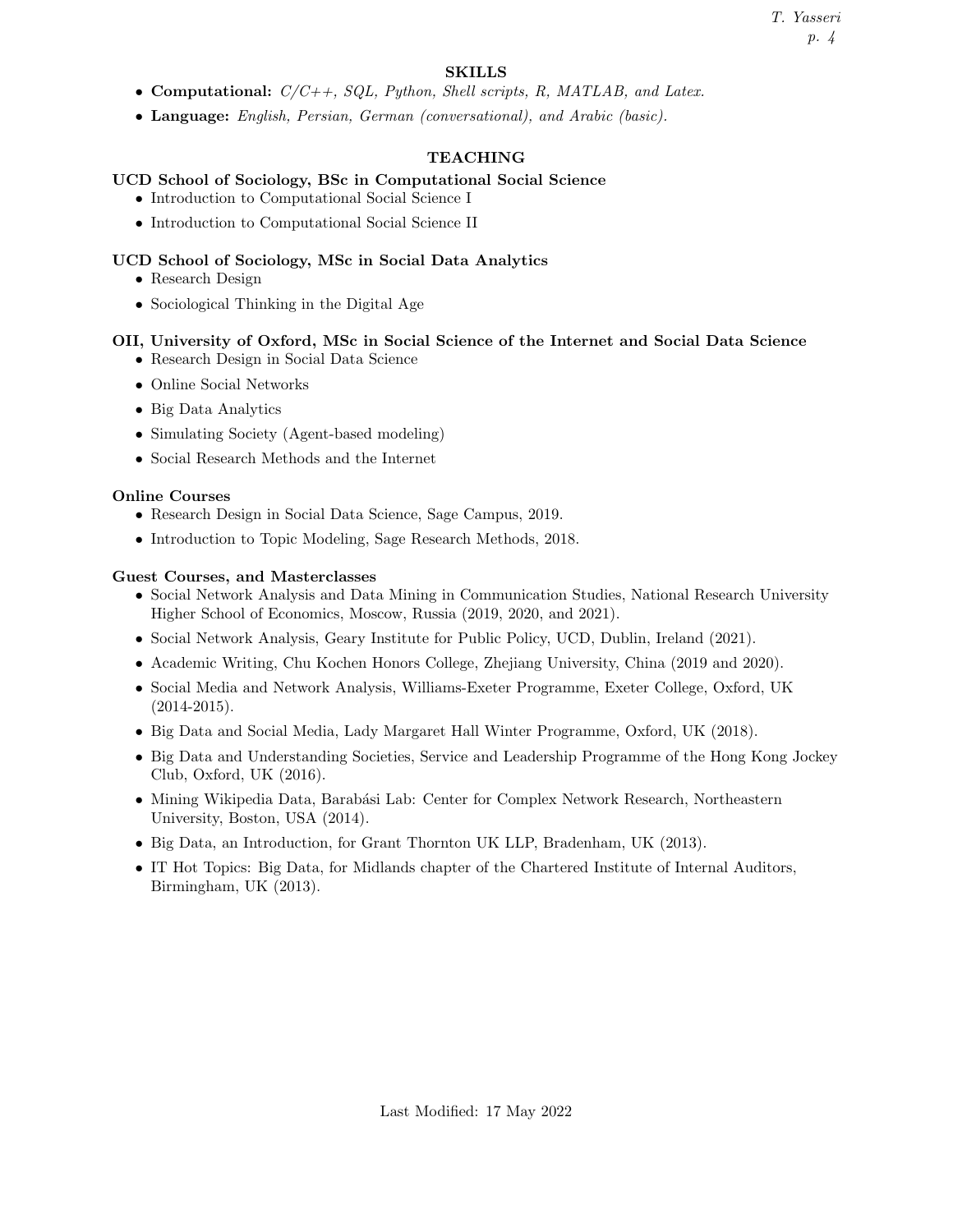#### SUPERVISION (48 Supervisees)

#### Postdoctoral Researchers:

- P2: Ruth García, Collective Memory in the Digital Age: Understanding 'Forgetting' on the Internet, 2015-2017.
- P1: Milena Tsvetkova, HUMANE: a typology, method and roadmap for HUman-MAchine NEtworks, 2015-2017.

# Doctoral Students:

- D6: Melody Sepahpour: TBD, 2021-2025.
- D5: Mary Sanford: Expanding the social data science toolbox: the case of climate change communication, 2019-2020 (discontinued due to job change).
- D4: Paul Röttger: Understanding Political Behaviour Using Machine Learning, 2019-2020 (discontinued due to job change).
- D3: Chris Blex: Fake News, Online Echo Chambers, and Political Polarisation, 2018-2020 (discontinued due to job change).
- D2: Patrick Gildersleve: The Wikipedia news network: understanding collective response to current events through the Internet's encyclopaedia, 2016-2021.
- D1: Bertram Vidgen: Tweeting Islamophobia: Islamophobic hate speech amongst followers of UK political parties on Twitter, 2015-2019.

# MSc Students: (9 Distinctions, 2 Best Thesis Awards)

- M21: Ricardo Flores, Understanding the paths of violence related to organised crime in Mexico, 2020-2021.
- M20: Sanjay Girijamma, Effects of social media on society, 2020-2021.
- M19: Ankina Ann Thomas, Impact of LinkedIn on mental health, 2020-2021.
- M18: Vincent Straub: When do pairs outperform individuals and why? An experimental analysis of collective intelligence in citizen science, 2019-2020, Distinction.
- M17: Ben Porter: Dynamic Political Cycles: Modeling US Elections with Endogenous Waves and Exogenous Shocks, 2019-2020.
- M16: Mahdi Nasiri: Studying the wisdom of crowds through large-scale experiments and statistical simulations, 2018-2019.
- M15: Menno Schellekens: Credit Crunch: The Role of Household Lending Capacity in the Dutch Housing Boom and Bust 1995-2018, 2018-2019, Distinction.
- M14: Victor Martins Maimone: Is Football Becoming Boring? Quantifying Home Advantage and Predictability 2018-2019, Distinction.
- M13: Alicia Mergenthaler: Selling sex: What determines rates and popularity?, 2018-2019.
- M12: Carla Intal: Dissent and Rebellion in the House of Commons: A Social Network Analysis of Brexit-Related Voting by Members of the Parliament, 2018-2019, Distinction, Best Thesis Award.
- M11: Jannie Reher: Fooling with Facts: Studying Collective Cognitive Biases through Large-scale Online Experiments, 2017-2018, Distinction.
- M10: Rachel Dinh: Computational Courtship: Understanding How Online Dating Has Evolved Over the Past Ten Years through Large Scale Data Analysis, 2017-2018.
- M9: Mary Sanford: Inside the Kaleidoscope of Privacy: What differences exist across French, German, British, and US GDPR Discourse?, 2017-2018.
- M8: Olga Kokoulina: Promises and limits of algorithmic accountability, 2016-2018.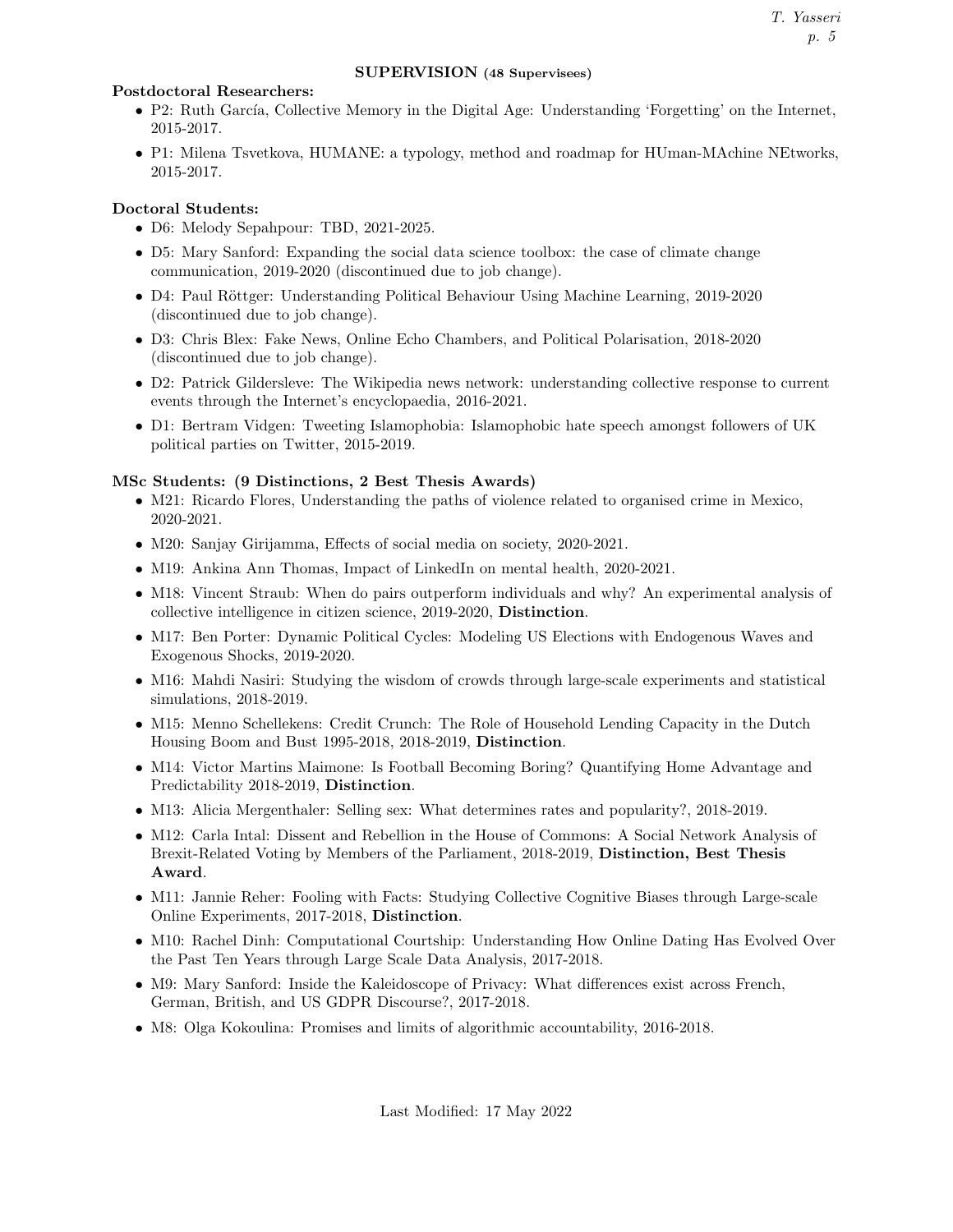- M7: Lily McElwee, Social Media and Campaign Finance in the 2016 US Congressional Cycle, 2016-2017, Distinction.
- M6: Judith Dada, Interacting with and learning from interactively visualised data, 2015-2016, Distinction, Best Thesis Awards.
- M5: Daniel Elisha Rachovitsky, "Please Keep Sharing!": Social media coverage and popularity as predictors of success on donation-based crowdfunding platforms, 2015-2016.
- M4: Pu Yang, Semantic Network Analysis of "Guanxi" on Twitter, 2014-2015, Distinction.
- M3: Jennie Zhang, Matchmaking in the Digital Age: A Quantitative Analysis of Communication Patterns Between Mobile Dating Users, 2014-2015.
- M2: Joao Fiadeiro, Wikipedia as a co-authorship community: exploring the dynamics of collaboration and article quality, 2012-2013, Distinction.
- M1: Anna Samoilenko, How comprehensive and reliable is Wikipedia in representing academic effort?, 2012-2013.

#### Alan Turing Institute Summer Interns:

- S2: Tim Monteath, Listening to the crowd: Data science to understand the British Museum, 2018.
- S1: Naomi Muggleton, Listening to the crowd: Data science to understand the British Museum, 2018.

#### Visiting Graduate Students:

- V6: Andrea Russo, Language Complexity and Ideological Extremism, 2022 (6 months).
- V5: Manran Zhu, Online navigation in Information Networks, 2022 (3 months).
- V4: Johannes Wachs: Quantifying Public Procurement Outcomes, 2018 (3 months).
- V3: Annika Kreil, Relationship between personality traits and work performance inferred from online data, 2017 (4 months).
- V2: Talayeh Aledavood, Studying Human Behavioural Patterns from Digital Data, 2016 (8 weeks).
- V1: Anders Møllgaard, Memory in Digital Age, 2016 (6 weeks).

#### Research Assistants:

- R11: Kristína Skutilová, Conflict and collaboration among Twitter Birdwatch users, 2022.
- R10: Mary Sanford: Social media narratives of sustainable food consumption, 2019-2020.
- R9: Lucas Wright, The "Offensive Internet": examining cultures of hate and prejudice online, 2018.
- R8: Melanie Bumpas, HUMANE: a typology, method and roadmap for HUman-MAchine NEtworks, 2017.
- R7: Bill Mulligan, HUMANE: a typology, method and roadmap for HUman-MAchine NEtworks, 2017.
- R6: Magdalena Góralska, HUMANE: a typology, method and roadmap for HUman-MAchine NEtworks, 2017.
- R5: Sophie Melville, Semantic map of sexism: topic modelling of the Everyday Sexism content, 2015-2016.
- R4: Khairunnisa Haji Ibrahim, Taxonomy and Ecology of Contributions to Zooniverse, the Citizen Science Project, 2014-2015.
- R3: Samuel Khodursky, Taxonomy and Ecology of Contributions to Zooniverse, the Citizen Science Project, 2014-2015.
- R2: Eve Ahearn, Big data and election prediction: analysing online information seeking during the European Parliament elections, 2014-2015.
- R1: Márton Mestyán, Forecasting, by using info-communications data, Faculty of Natural Science, Budapest University of Technology and Economics, 2012.

Last Modified: 17 May 2022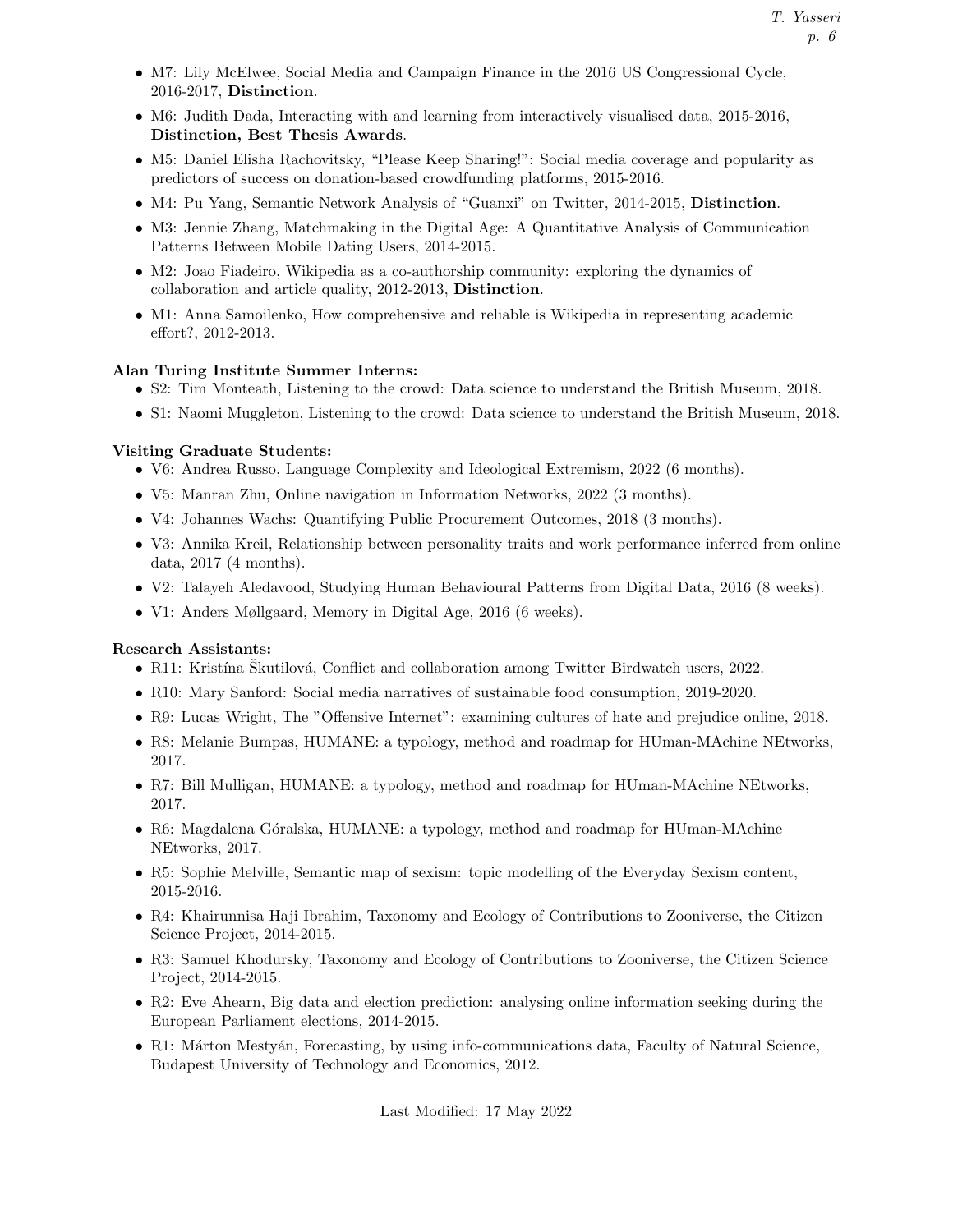#### INVITED LECTURES (86 Lectures)

- Summer School is Religion, Human Rights, Legal Standards on Hate Speech, Trinity College Dublin, Dublin, Ireland, June 2022.
- The Thinking Digital Conference, Newcastle, UK, May 2022.
- INSIGHT Centre for Data Analytics, Dublin, Ireland, May 2022.
- Department of Network and Data Science, Central European University, Vienna, Austria, April 2022.
- Workshop on Great Resignation through social media, Complexity Science Hub, Vienna, Austria, March 2022.
- Cyberspace Research Institute, Shahid Beheshti University, Tehran, Iran, February 2022.
- Cognition, Values & Behaviour Research Group Winter Programme, Ludwig-Maximilians-Universität, Munich, December 2021.
- Prostitution and Pandemic Discussion Panel, organized by Tell Me Your Story, Online, India, December 2021.
- AI & Society Roundtable organized by Humane-AI-Net, online, June 2021.
- The Oxford Summer School in Economic Networks, Oxford, UK, June 2017, 2018, 2019, 2020, and 2021.
- Colloquium on Complex and Biological Systems, University of Potsdam, Potsdam, Germany, April 2021.
- The Connected Politics Lab Seminar Series, University College Dublin, Ireland, April 2021.
- UCD Statistics Webinar Series, University College Dublin, Ireland, February 2021.
- The Geary Institute Behavioural Science and Policy Events, Dublin, Ireland, February 2021.
- Sociological Association of Ireland's Postgraduate Conference, Ireland, January 2021.
- Keynote at the 11th Conference on Statistical Physics, Soft Condensed Matter and Complex Systems, Tehran, Iran, January 2021.
- Tech + Democracy Seminar Series, Centre for Cognition, Computation, & Modelling, Birkbeck University of London, UK, January 2021.
- Physics Club, Physics Society of Iran, November 2020.
- Applied Mathematics Seminars, University College Cork, Ireland, November 2020.
- Mathematics Applications Consortium for Science and Industry Seminars, University of Limerick, Ireland, October 2020.
- School of Sociology Seminar Series, University College Dublin, Ireland, October 2020.
- Wikimedia Research Showcase, August 2020.
- Conference on Interdisciplinary methods to understand impact of digital media on social and individual behaviour, European Commission, Brussels, April 2020.
- TedX , Thessaloniki, Greece, May 2019.
- AI and Government, Istanbul Policy Center, Turkey, May 2019.
- China Academy of Science, Beijing, China, March 2019.
- The Bartlett Centre for Advanced Spatial Analysis, UCL, London, UK, November 2018.
- Government Digital Services, London, UK, November 2018.
- Oxford Science and Ideas Festival, Oxford, UK, October 2018.
- 21st Century Curatorship talks at the British Library, London, UK, September 2018.
- Keynote Speaker of the 14th International Workshop on Mining and Learning with Graphs, KDD, London, August 2018.
- Invited seminar, Network Science Institute, Northeastern University, Boston, USA, July 2018.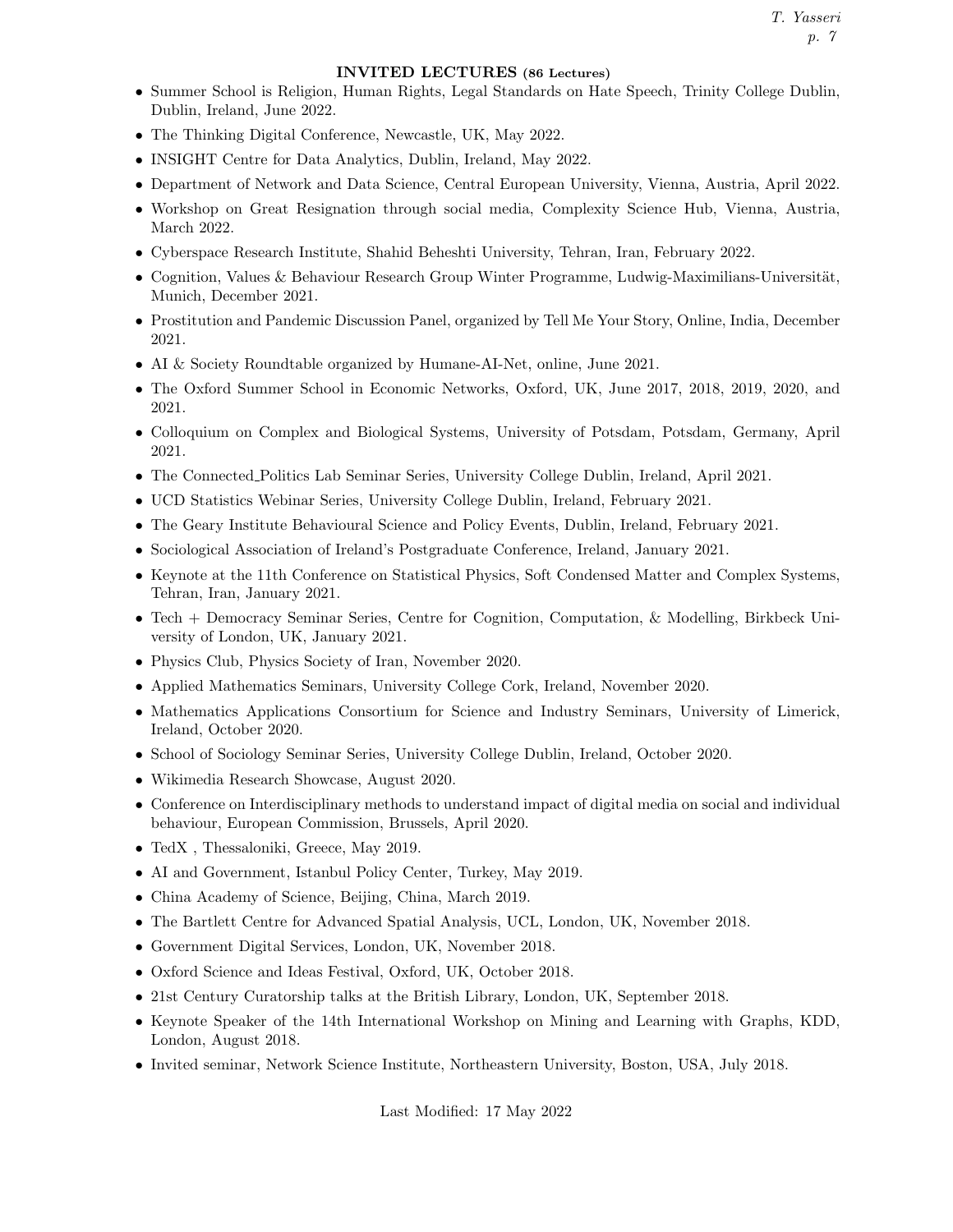T. Yasseri p. 8

- Human Memory in the Digital Age Symposium, University of Lund, Sweden, June 2018.
- Nuffield College Social Network Analysis Seminar, University of Oxford, Oxford, UK, 2012 and 2018.
- Complexity Science Hub Workshop: "Social Informatics en route towards Asimov's Psychohistory?", Vienna, Austria, February 2018.
- Colloquium, Central European University, Budapest, Hungary, January 2018.
- Keynote at the Sharif University Winter Seminar Series, Tehran, Iran, December 2017.
- Jheronimus Academy of Data Science Colloquium, Den Bosch, Netherlands, December 2017.
- CIEH Workshop on Brexit and Big Social, University of Reading, UK, December 2017.
- Databeers, London, UK, February and November 2017.
- Bristol Festival of Ideas, Bristol, UK, November 2017.
- Knowledge Media Institute Seminar, Open University, Milton Keynes, UK, November 2017.
- Aalto-IBSEN Workshop on Computational Social Science, Espoo, Finland, September 2017.
- Invited seminar at MIT-Media Lab, Cambridge, USA, August 2017.
- Invited seminar at Barabasi Lab, Network Science Institute, Northeastern University, Boston, USA, August 2017.
- EdTech Winter School: Emerging trends and new horizons in the study of education and technology, Montevideo, Uruguay, July 2017.
- JustData Workshop on (Big) Hopes and Hazards of Big Data, Budapest, Hungary, May 2017.
- Computational Social Science London Initiative, University College London, UK, March 2017.
- Complexity Seminars, Institute for New Economic Thinking, Oxford, UK, February 2017.
- #SocialHumanities Datahack: Self-(Re)presentations on Social Media, Oxford, UK, January 2017.
- Oxford Data Science Meetup, Oxford, UK, December 2016.
- Leeds Applied Nonlinear Dynamics seminars, University of Leeds, UK, November 2016.
- Global Dating Insights London Dating Conference, London, UK, October 2016.
- Online Dating and Dating Industry Conference, London UK, September 2016.
- Oxford Internet Institute Summer Doctoral Programme, Oxford, UK, July 2016.
- School of Physics, Institute for Research in Fundamental Sciences, Tehran, Iran, March 2016.
- Wikipedia 15th Birthday Editathon: The Social Internet, Oxford, January 2016.
- Iranian Society London Colloquium, London, UK, November 2015.
- Psychology and Neuroscience Applications Society of University of Oxford, UK, November 2015.
- Science in The Quad, Robert Gordon's College, Aberdeen, UK, November 2015.
- Royal Academy of Arts, Digital (Dis)connections, London, UK, October 2015.
- Social Data Beyond the Research Lab, Google Campus London, August 2015.
- Oxford Internet Institute Summer Doctoral Programme, Oxford, UK, July 2015.
- #Fail!; ACM Web Science Conference WebSci'15 Workshop, Oxford, UK, June 2015.
- Cultural and Social Analytics workshop, Imperial's Data Science Institute, London, UK, June 2015.
- Bristol Centre for Complexity Sciences, Applied Nonlinear Mathematics, Bristol, UK, May 2015.
- 6th International Conference on Information Technologies and Information Society, Smarješke toplice, Slovenia, Nov 2014.
- Annenberg-Renmin Summer Workshop on Big Data, Modelling, and Communication Studies, Beijing, China, July 2014.
- Oxford Internet Institute Summer Doctoral Programme, Oxford, UK, July 2014.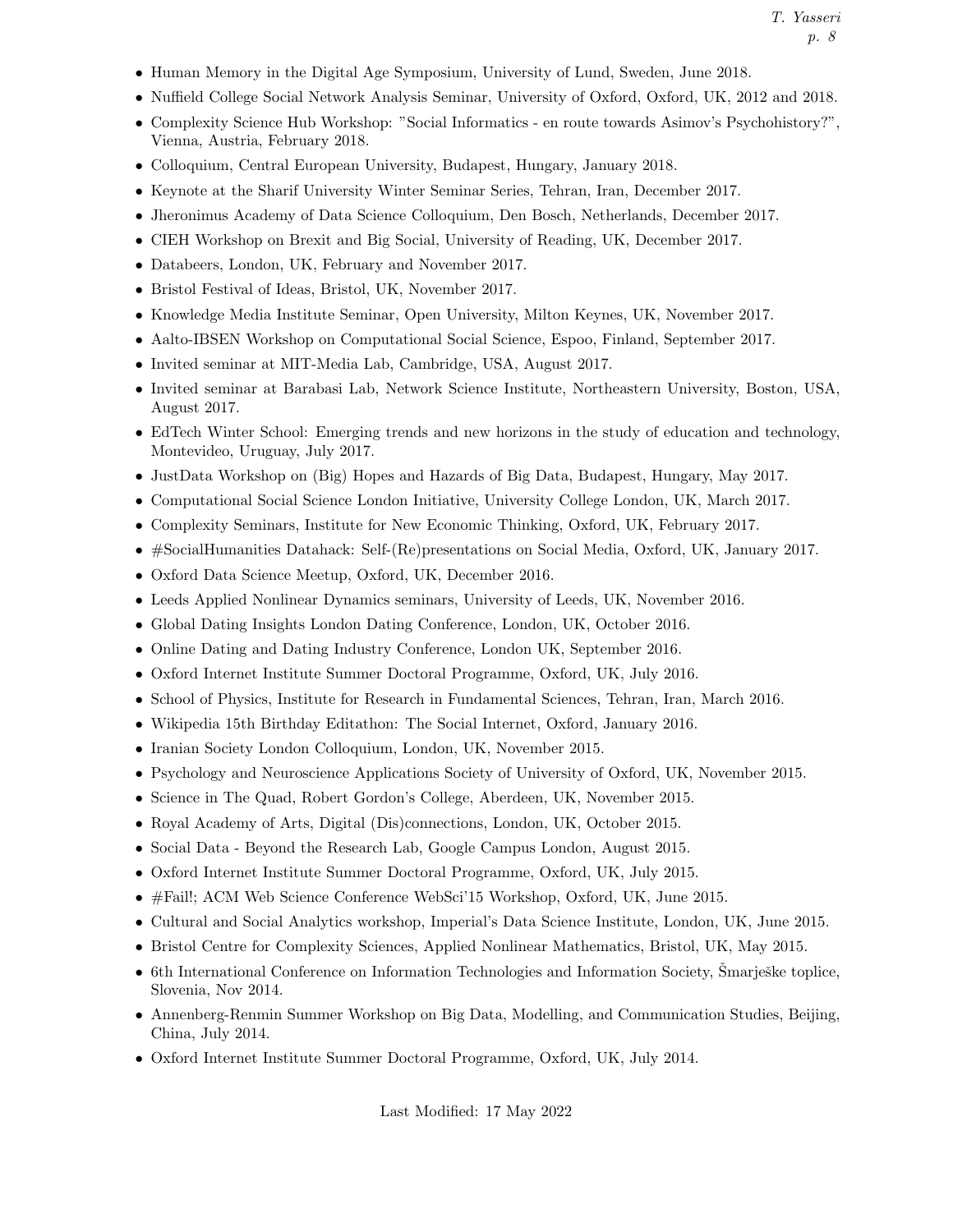- Big Data summer school, University of Essex, UK, July 2014.
- Computational Social Science Conference, Warwick, UK, June 2014.
- School of advanced sciences of Luchon on Network analysis and applications, Luchon, France, June 2014.
- Data Science seminar, Warwick Business School, University of Warwick, UK, March 2013.
- Complex System Working lunch, Centre for Interdisciplinary Mathematics, University of Uppsala, Uppsala, Sweden, Oct. 2013.
- Quantifying Success, Satellite Meeting at ECCS'13, Barcelona, Spain, Sep. 2013.
- Software Systems Engineering Group, Department of Computer Science, University College of London, London, UK, Jun. 2013.
- Human Behaviour and Network Science Workshop at NetSci'13, Copenhagen, Denmark, June 2013.
- ESF Exploratory Workshop: Towards a Virtual Institute for the Measurement, Evaluation and Management of Open Online Communities, Brest, France, Feb. 2013
- Department of Biomedical Engineering and Computational Science, Aalto University, Espoo, Finland, Jul. 2011.
- Department of Theoretical Physics Seminars, Budapest University of Technology and Economics, Budapest, Hungary, Apr. 2011.
- Colloquium of Department of Physics, University of Tehran, Tehran, Iran. Jan. 2011.
- Soft Condensed Matter Group Seminars, Department of Physics, Sharif University of Technology, Tehran, Iran, Jan. 2011.
- Condensed Matter Physics Seminar, School of Physics, Institute for research in fundamental science, Tehran, Iran, Jan. 2011.
- Theoretisch-physikalisches Seminar, Institute for Theoretical Physics, University of Göttingen, Göttingen, Germany Aug. 2006.

#### CONFERENCE PRESENTATIONS (81 Contributions)

- 8th International Conference on Computational Social Science, Chicago, USA, July '22. (2 SHORT TALKS + 1 POSTER)
- Networks 2021: The Joint Sunbelt and NetSci Conference, Online, July '21. (3 LIGHTNING TALKS)
- The ACM Collective Intelligence Conference, Online, June '21. (SHORT TALK)
- Conference on Complex Systems, Online, December '20. (2 LIGHTNING TALKs)
- Politics and Computational Social Science and Political Networks Conference, Boston, UCS, August '20.  $(SHORT TALK)$
- International Conference on Computational Social Science, Boston, USA, July '20. (SHORT TALK)
- The 8th International Conference on Complex Networks and Their Applications, Lisbon, Portugal, December '19. (1 SHORT TALK + 1 LIGHTNING TALK)
- The 7th International Conference on Complex Networks and Their Applications, Cambridge, UK, December '18. (SHORT TALK)
- International Conference on Complex Systems, Boston, USA, July '18. (3 TALKs)
- International Conference on Computational Social Science, Evanston, USA, July '18. (3 TALKs)
- International School and Conference on Network Science (NetSci), Paris, France, June '18. (1 TALK)
- International Conference on Complex Networks (CompleNet), Boston, US, March '18. (2 TALKS + 1) POSTER)
- BIFI International Conference on Complexity, Networks and Collective Behaiviour, Zaragoza, Spain, February '18. (2 TALKS)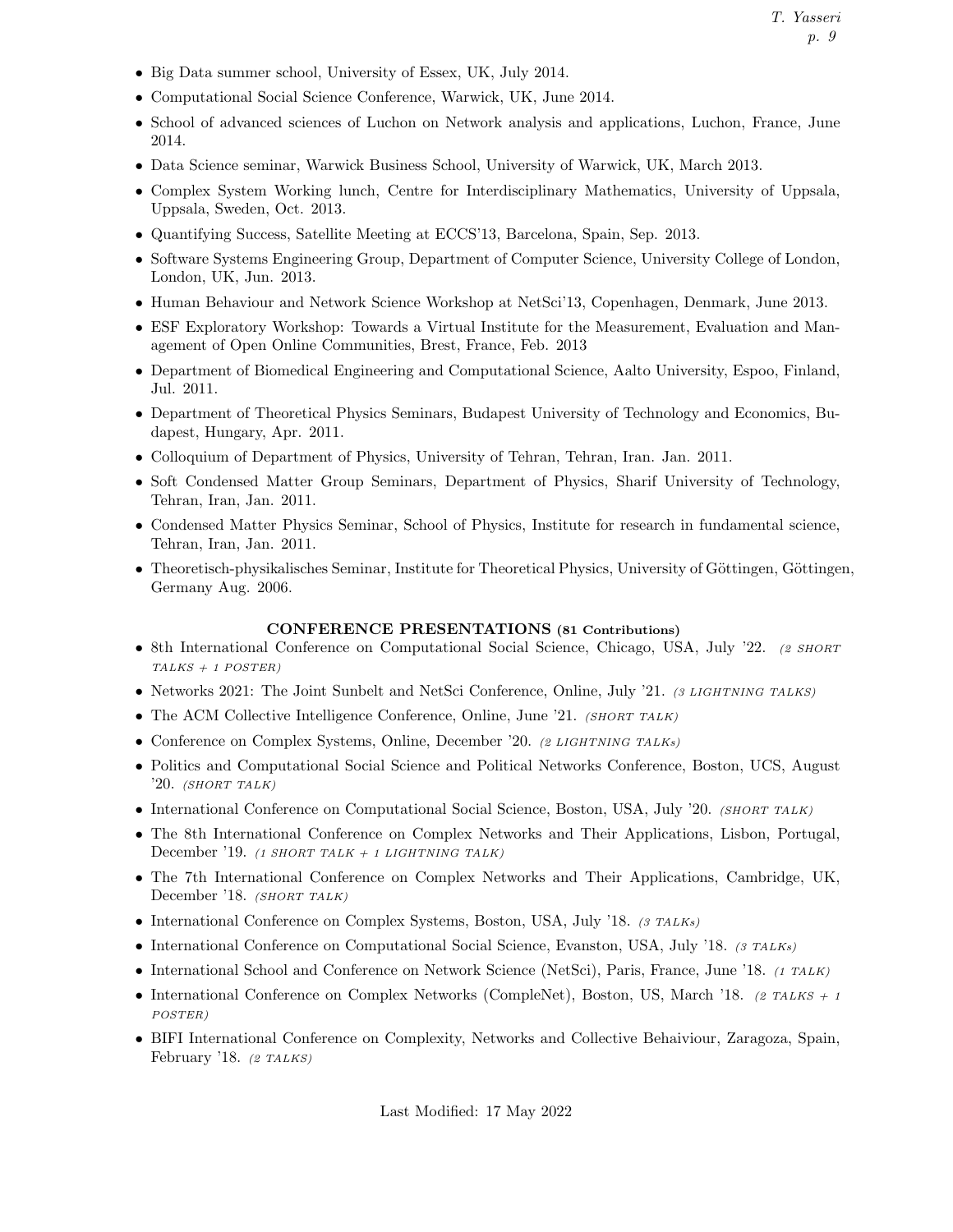- International Conference on Computational Social Science, Cologne, Germany, July '17. (2 TALKS + 2) POSTERS)
- International School and Conference on Network Science, Indianapolis, US, Jun '17.  $(1 TALK + 1)$ POSTER)
- 3rd GESIS Computational Social Science Winter Symposium 2016, Cologne, Germany, Dec '16. (1) TALK+ 1 POSTER)
- Conference on Complex Systems, Amsterdam, The Netherlands, September '16.(3 TALKs)
- International Conference on Computational Social Science, Evanston, USA, June '16.  $(1 TALK + 1)$ POSTER)
- 2st ICWSM Science Slam, Cologne, Germany, May '16. (TALK) (Final Runner-up)
- 10th International Conference on Web and Social Media, Cologne, Germany, May '16. (2 POSTERS)
- 2nd Computational Social Science Winter Symposium, Cologne, Germany, Dec '15. (2 POSTERS + TALK)
- Policy-making in the Big Data Era: Opportunities and Challenges, Cambridge, UK, June '15. (TALK)
- International Conference on Computational Social Science, Helsinki, Finland, June '15. (2 POSTER)
- 1st ICWSM Science Slam, Oxford, UK, May '15. (TALK) (Final Runner-up)
- Spring meeting of the German Physics Society, Berlin, Germany, March '15. (POSTER)
- European Conference on Complex Systems, Lucca, Italy, sep. '14. *(TALK AND POSTER)*
- Quantifying Success 2.0, Satellite Meeting at ECCS'14, Lucca, Italy, Sep. '14. (TALK)
- Cambridge Networks Day, Cambridge, UK, May '14. (POSTER)
- Collective Behaviours and Networks, Satellite Meeting at ECCS'13, Barcelona, Spain, Sep. '13. (TALK) (Best Presentation Award)
- WikiSym + OpenSym, the Joint International Symposium on Open Collaboration, Hong Kong, August '13.  $(TALK)$
- Cambridge Networks Day, Cambridge, UK, May '13. (POSTER)
- ACM Web Science conference, Paris, France, May '13. (POSTER)
- Spring meeting of the German Physics Society, Regensburg, Germany, March '13. (SHORT TALK AND POSTER)
- Aalto Complex Networks Factory Workshop, Porvoo, Finland, June '12. (TALK)
- Spring meeting of the German Physics Society, Berlin, Germany, March '12. (SHORT TALK AND POSTER)
- 3rd IEEE International Conference on Social Computing, Boston, USA, Oct '11. (POSTER)
- European Conference on Complex Systems, Vienna, Austria, Sep. '11. (TALK)
- International Workshop on Coping with Crises in Complex Socio-Economic Systems, Zurich, Switzerland, Jun.  $'11.(TALK)$
- 3rd ACM International Conference on Web Science, Koblenz, Germany, Jun '11. (POSTER)
- Spring meeting of the German Physics Society, Dresden, Germany, March '11. (POSTER)
- 7th Vienna central European conference and COST MP0801 WORKSHOP, Vienna, Austria, Nov. '10.  $(TALK)$
- ESF-COST High-Level Research Conference on Future Internet and Society, Acquafredda di Maratea, Italy, Oct. '10. (POSTER)
- Nanoscale Modification of Surfaces and Thin Films, Rathen, Germany, Sep. '09. (POSTER)
- Spring meeting of the German Physics Society, Dresden, Germany, March '09. (TWO SHORT TALKS AND TWO POSTERS)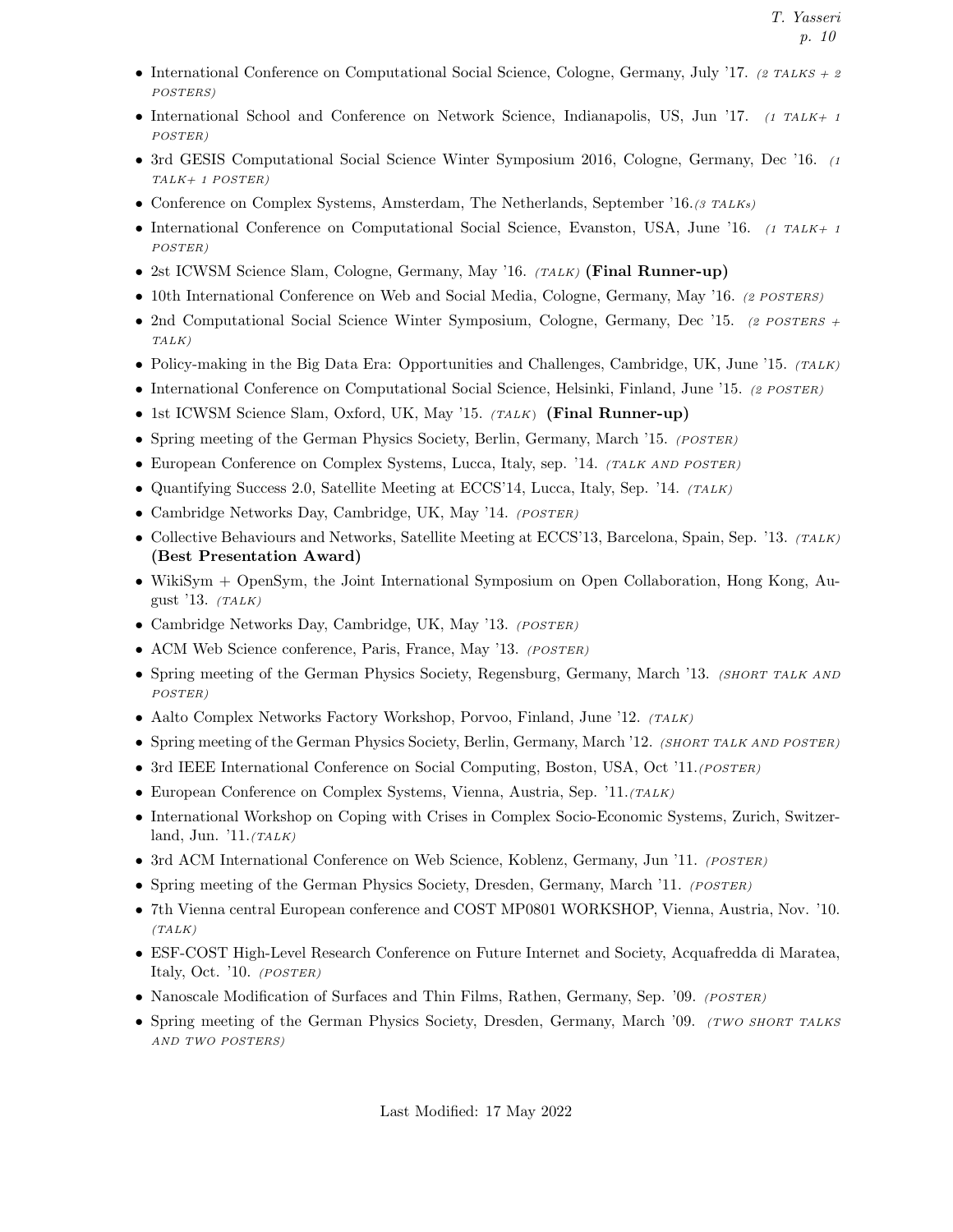T. Yasseri p. 11

- 16th International Conference on Ion-Beam Modification of Materials, Dresden, Germany, Sep '08. (TWO POSTERS)
- NanoSteps, Selforganized nanostructures on crystal surfaces, Corsica, France, June '08. (SHORT TALK)
- Spring meeting of the German Physics Society, Berlin, Germany, February '08. (SHORT TALK)
- Conference on Computational Physics, Brussels, Belgium, September '07. (POSTER)
- The 23rd International Conference on Statistical Physics, Genova, Italy, July '07. (POSTER)

# SCIENTIFIC VISITS

- Laboratory of Data Technologies, Faculty of Information Studies, Novo mesto, Slovenia, (one week) Nov. 2014.
- The Computational Social Science department at GESIS the Leibniz Institute for the Social Sciences, Cologne, Germany, (2 days) Jun. 2014.
- Barabási Lab: Center for Complex Network Research, Northeastern University, Boston, USA, (one week) Feb. 2014.
- Complex Networks Group of Department of Biomedical Engineering and Computational Science BECS, Aalto University, Finland, (one week) Aug. 2013.
- Dynamical systems and Social Dynamics Group of Max Planck Institute for the Physics of Complex Systems, Dresden, Germany, (one week) Aug. 2013.
- Complex Networks Group of Department of Biomedical Engineering and Computational Science BECS, Aalto University, Finland, (two months) Sept. Oct. 2012.
- Complex Networks Group of Department of Biomedical Engineering and Computational Science BECS, Aalto University, Finland, (one week) Jul. 2011.

# ACADEMIC SERVICE

Editorial Board Member:

- Nature Humanities & Social Sciences Communications, since 2021.
- Journal of Physics: Complexity, since 2020.
- European Physical Journal Data Science, since 2018.
- Frontiers in Social Physics, since 2018.
- Frontiers in Digital Humanities, Big Data, 2015-2019.
- Guest Editor of "Research Topic" in Frontiers in Interdisciplinary Physics: At the crossroads: lessons and challenges in Computational Social Science, 2015.
- Frontiers in Interdisciplinary Physics, 2013-2018.
- Journal of Data Mining and Digital Humanities, 2013-2015.

Conference Chair:

- Programme Committee Chair, 14th ACM Web Science Conference, Barcelona, Spain, 2022.
- International Conference on Complex Networks and their Applications: Lightning Chair, Lisbon 2019, and Poster Chair, Madrid 2020 and 2021.
- Programme Committee Chair, 2nd and 4th International Conference on Computational Social Science, Evanston, USA, 2016 and 2018.
- General Chair of the 9th International Conference on Social Informatics (SocInfo 2017), Oxford, UK, 2017.

External Reviewer:

• Book proposal: Springer, Oxford University Press, Sage.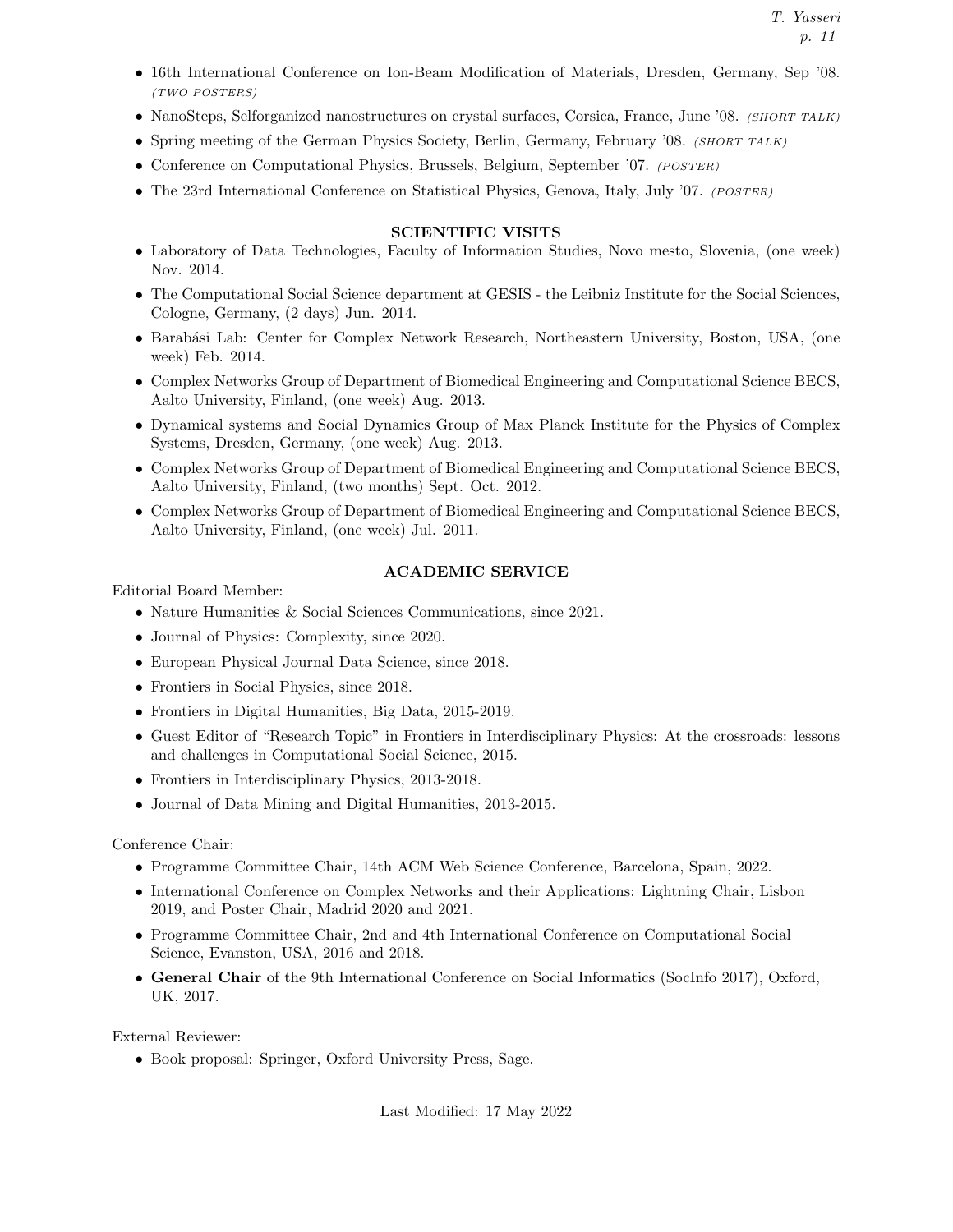- European Cooperation in Science and Technology (COST), 2021.
- Swiss National Science Foundation (SNSF), 2019-2020.
- Innovation Fund Competition, Canada Foundation for, Innovation (CFI), 2016.

PhD Committee/Examiner:

- Internal Examiner: Roland Adorjani, School of Sociology, University College Dublin, 2021.
- Internal Examiner: Bernardo Sousa Buarque, School of Architecture, Planning & Environmental Policy, University College Dublin, 2021.
- External Examiner: Nicole Nisbett, School of Politics and International Studies, University of Leeds, 2021.
- Transfer Panel: Chenlong Wang, School of Sociology, University College Dublin, 2021.
- Transfer Panel: Alexandra Woods, School of Sociology, University College Dublin, 2020.
- Transfer Panel: Katharina Anders, Oxford Internet Institute, University of Oxford, 2020.
- Transfer Panel: Nahema Marchal, Oxford Internet Institute, University of Oxford, 2018.
- Transfer Panel: David Watson, Oxford Internet Institute, University of Oxford, 2018.
- Research Studies Panel: Silvia Scarpa, School of Mathematics and Statistics , University College Dublin, 2021-.
- Research Studies Panel: Galen Lamphere-Englund, School of Politics & International Relations, University College Dublin, 2021-.

Senior Programme Committee member:

- 12th International Conference on Social Informatics, Pisa, Italy 2020.
- 11th ACM Conference on Web Science, Boston, USA 2019.
- International School and Conference on Network Science (NetSci), Indianapolis, USA 2017.
- International AAAI Conference on Web and Social Media (ICWSM), Montreal, Canada 2016, Cologne, Germany 2017, Atlanta, USA 2021.

Organizing Committee member:

- Computational Social Science Satellite Workshop to Conference in Complex Systems: Barcelona 2013, Lucca 2014, Tempe 2015, Amsterdam 2016, Cancun 2017, Thessaloniki 2018, Singapore 2019, Online 2020, and Lyon 2021.
- Organizer of the Human-Machine Networks International Workshop, Oxford, UK 2017.
- Organizer of the Everyday Sexim Datahack, Oxford, UK 2016.
- Co-convener of the OxCrowd Network, University of Oxford, UK 2015-2016.
- Organizing Committee member of the ACM Web Science Conference workshop #FAIL!, Oxford, UK 2015.
- Organizing Committee member of the 1st ICWSM Science Slam, Oxford, UK 2015.

Programme Committee member:

- The ACM Web Conference, Lyon, France, 2018 and Lyon, France, 2022.
- Conference on Complex Systems, Lyon, France, October 2021.
- 1st, 3rd, 5th, 6th, 7th International Conference on Computational Social Science: Helsinki 2015, Cologne 2017, Amsterdam 2019, Boston 2020, Zurich 2021.
- International Conference on Complex Networks (CompleNet), Online, May 2021.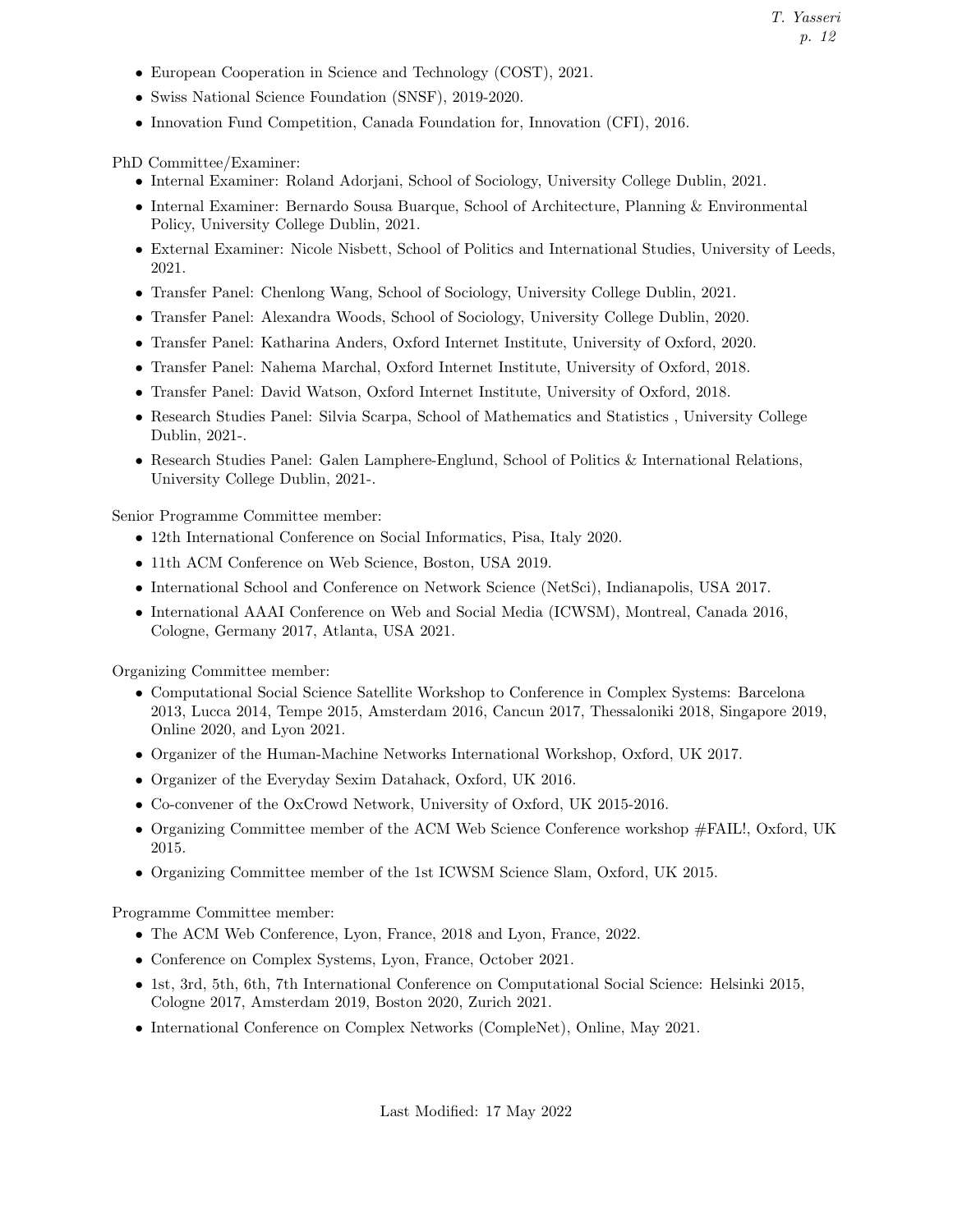- International School and Conference on Network Science (NetSci), Zaragoza 2015, Paris 2018, Rome 2020.
- 2nd and 3rd Multidisciplinary International Symposium on Disinformation in Open Online Media, Leiden 2020 and Oxford 2021.
- BIFI International Conference on Complexity, Networks and Collective Behaiviour, Zaragoza, Spain, February 2018.
- 1st European Symposium Series on Societal Challenges in Computational Social Science, London, UK, November 2017.
- 9th International Conference on Geographic Information Science, Montreal, Canada, September 2016.
- International Symposium on Open Collaboration (OpenSym and WikiSym), Hog Kong, Berlin, San Francesco, and Berlin, 2013-2016.
- 26th ACM Conference on Hypertext and Social Media, Cyprus, September 2015.
- The European Conference on Data Analysis, Colchester, UK, September 2015.
- 5th workshop on 'Making Sense of Microposts', World Wide Web Conference, Florence, Italy, May 2015.
- 7th international AAAI conference on weblogs and social media (ICWSM), Boston, USA, July 2013.
- IEEE international conference on Social Computing, Amsterdam, The Netherlands, September 2012.
- International Conference on Digital Information and Communication Technology and its Applications, Bangkok, Thailand, May 2012.
- International Multi-Conference on Complexity, Informatics and Cybernetics: Orlando, Florida USA, April 2010 and March 2011.

# REVIEWED for

Nature, Science, PNAS, Science Advances, Nature Human Behaviour, The British journal of politics and international relations, Scientific Reports, PLoS ONE, Journal of Complex Networks, New Media & Society, Big Data & Society, Social Science Computer Review , Scientometrics, The International Journal of Press/Politics, Journal of the Royal Society Interface, New Journal of Physics, Journal of Statistical Physics, Public Opinion Quarterly, Physica A, New Journal of Physics, Eur. Phys. J. Data Science, Royal Society Open Science, Policy & Internet, Frontiers in Interdisciplinary Physics,Public Opinion Quarterly, Learning, Media and Technology, Public Opinion Quarterly, Big Data & Society, First Monday, British Journal of Educational Technology, Journal of Nuclear Instruments and Methods in Physics B, Materials Science and Engineering: B, The Bulletin of the Institute of Combinatorics and its Applications, African Journal of Business Management, Journal of Elections, Public Opinion & Parties, Society.

# MEDIA COVERAGE

- Guest on hour-long Radio programme "Do You Speak Tech?", Near FM, Dublin, Ireland, 2022. - My research has been featured in: BBC, CNN, Fox News, The Guardian, Wired, The Economist, Forbes, Financial Times, National Geographic, The Washington Post, Hufington Post, The Atlantic, Times Higher Education, NBC News, The Independent, Spiegel, Die Welt, Süddeutsche, Zeit, Daily Telegraph, Toronto Star, BBC Mundo, International Business Times, The Times of Israel, Live Science, The Daily Dot, CNN Mexico, Technology Review, Weekendavisen, Salon, Daily Mail, Business Insider, Haaretz, Hürriyet, Radio Sawa.

TV and Radio:

BBC2 - Newsnight, NPR, BBC - World Service, Tech Tent, BBC - Radio 4, BBC - Radio Oxford, BBC - World Service, TRT - World, BBC - Radio Scotland, BBC - Three Counties Radio, Das Kulturradio, DR - (Denmark's national Radio), Deutschlandfunk, SRG SSR - Swiss National Radio.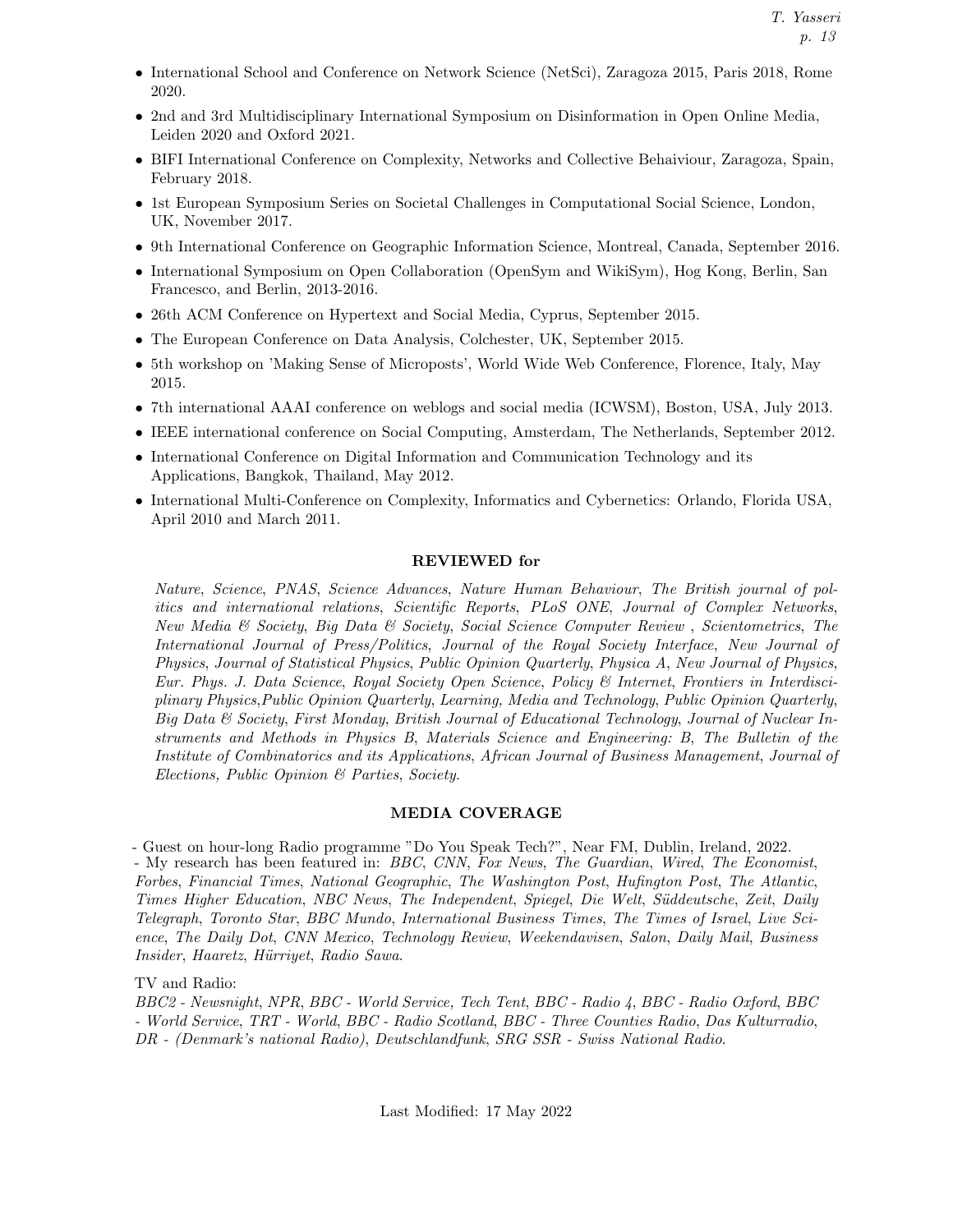# **PUBLICATIONS** (Google Scholar Profile)

- Online Course on Research Design in Social Data Science at Sage Campus (2019).
- *\* where T Yasseri is the PI or the Primary Author*

# *Major publications are highlighted*

B: Book, C: Book Chapter, E: Edited Volume, J: Journal Article, P: Conference Proceedings, U: Under Review, M: Miscellaneous

|                                                                      |                       | Themes                                                                                                                       |                         |                              |                   |
|----------------------------------------------------------------------|-----------------------|------------------------------------------------------------------------------------------------------------------------------|-------------------------|------------------------------|-------------------|
|                                                                      | Total count: 93       | Social Contagion/Information                                                                                                 | Conflict $&$            | Politics/Political           | Gender/Sexuality/ |
|                                                                      | Peer-reviewed: 65     | Dynamics/Social                                                                                                              | Collaboration/Social &  | Behaviour/Electoral          | Online            |
|                                                                      | Total Citation: 3,278 | Psychology/Collective Behaviour                                                                                              | Artificial Intelligence | Campaigns/                   | Dating/Sexism     |
|                                                                      |                       | P5 J5* J11* J12* J23* J26* J31                                                                                               | P4* J7* J28 U10*U11*,   | M6 C2 B2 P3 P7 P9* J10* J14* | J41*U1* U5*       |
|                                                                      | Math. Stat.           | M7* U12* P11* M17* J44*                                                                                                      | $J39*$                  | J21* J29 J36*                | $M19*$            |
|                                                                      | Modelling             | $J45*M18*$                                                                                                                   |                         |                              |                   |
|                                                                      | Network               | M2 C4 C5 P6 P10* J15* J22*                                                                                                   | $C3*P1*P2*P8J6*J9*$     | J40* M14                     | $J38*$            |
| Methodology                                                          | Analysis              | J30 J33* J43*M16*                                                                                                            | $J19*$                  |                              |                   |
|                                                                      | Agent-Based           | M <sub>1</sub> * C <sub>1</sub> J <sub>1</sub> J <sub>2</sub> J <sub>3</sub> J <sub>4</sub> * J <sub>16</sub> B <sub>1</sub> | J8 J13* J25             |                              |                   |
|                                                                      | Modelling             |                                                                                                                              |                         |                              |                   |
|                                                                      | Machine               | <b>J42</b> U6* M15                                                                                                           | M8* J27*                | M9 J34 J35* U2* J37          | $J32*$            |
|                                                                      | Learning              |                                                                                                                              |                         |                              |                   |
| Review & Comment<br>M3 M4* M5* J17* J18* J20* J24 E1 E2* B3* B4* E3* |                       |                                                                                                                              |                         |                              |                   |

# **Peer Reviewed**

# • *Books*

| $B4*$          | Research Design in Social Data Science              | Sage Publications Ltd., 2022     |                      |
|----------------|-----------------------------------------------------|----------------------------------|----------------------|
|                | <b>T</b> Yasseri                                    | [Under Contract]                 |                      |
| $B3*$          | <b>Methods in Computational Social Science</b>      | Oxford University Press, 2022    |                      |
|                | <b>T</b> Yasseri                                    | [Under Contract]                 |                      |
| B <sub>2</sub> | <b>Political Turbulence: How Social Media Shape</b> | Princeton University Press, 2015 | Featured in Science, |
|                | <b>Collective Action</b>                            | ISBN: 9780691159225              | Guardian, Economist, |
|                | H Margetts, P John, S Hale, T Yasseri               |                                  | PAS Mackenzie Award  |
| $B1*$          | How to make nano-waves on solid surfaces            | VDM Verlag. Müller, 2010         | Monograph based on   |
|                | <b>T</b> Yasseri                                    | ISBN: 9783639292602              | PhD thesis           |

# • *Edited Volumes*

| $E3*$ | <b>Handbook of Computational Social Science</b>           | Edward Elgar Publishing, 2023 | 82 Chapters            |
|-------|-----------------------------------------------------------|-------------------------------|------------------------|
|       | <b>T</b> Yasseri                                          | [Under contract]              | commissioned           |
| $E2*$ | Social Informatics: 9th International Conference, SocInfo | Springer, 2017                | General Chair of the   |
|       | 2017, Oxford, UK, September 13-15, 2017, Proceedings      | ISBN: 331967255X              | Conference             |
|       | GL Ciampaglia, A Mashhadi, T Yasseri                      |                               |                        |
| E1    | At the Crossroads: Lessons and Challenges in              | Frontiers Media SA, 2016.     | Top 10 Spotlight Award |
|       | <b>Computational Social Science</b>                       | ISBN: 978-2-88945-021-3       |                        |
|       | J Borge-Holthoefer, Y Moreno, T Yasseri                   |                               |                        |

# • *Journal Articles*

| $J45*$ | What drives passion? An empirical examination on the | Current Psychology,             | Impact Factor: 4.29    |
|--------|------------------------------------------------------|---------------------------------|------------------------|
|        | impact of personality trait interactions and job     | $41(2)$ , 2022.                 | Featured in: Metro UK, |
|        | environments on work passion                         | https://doi.org/10.1007/s12144- | RTE, Channel News      |
|        | A Breu. T Yasseri                                    | 022-02717-8                     | Asia, Yahoo! News, etc |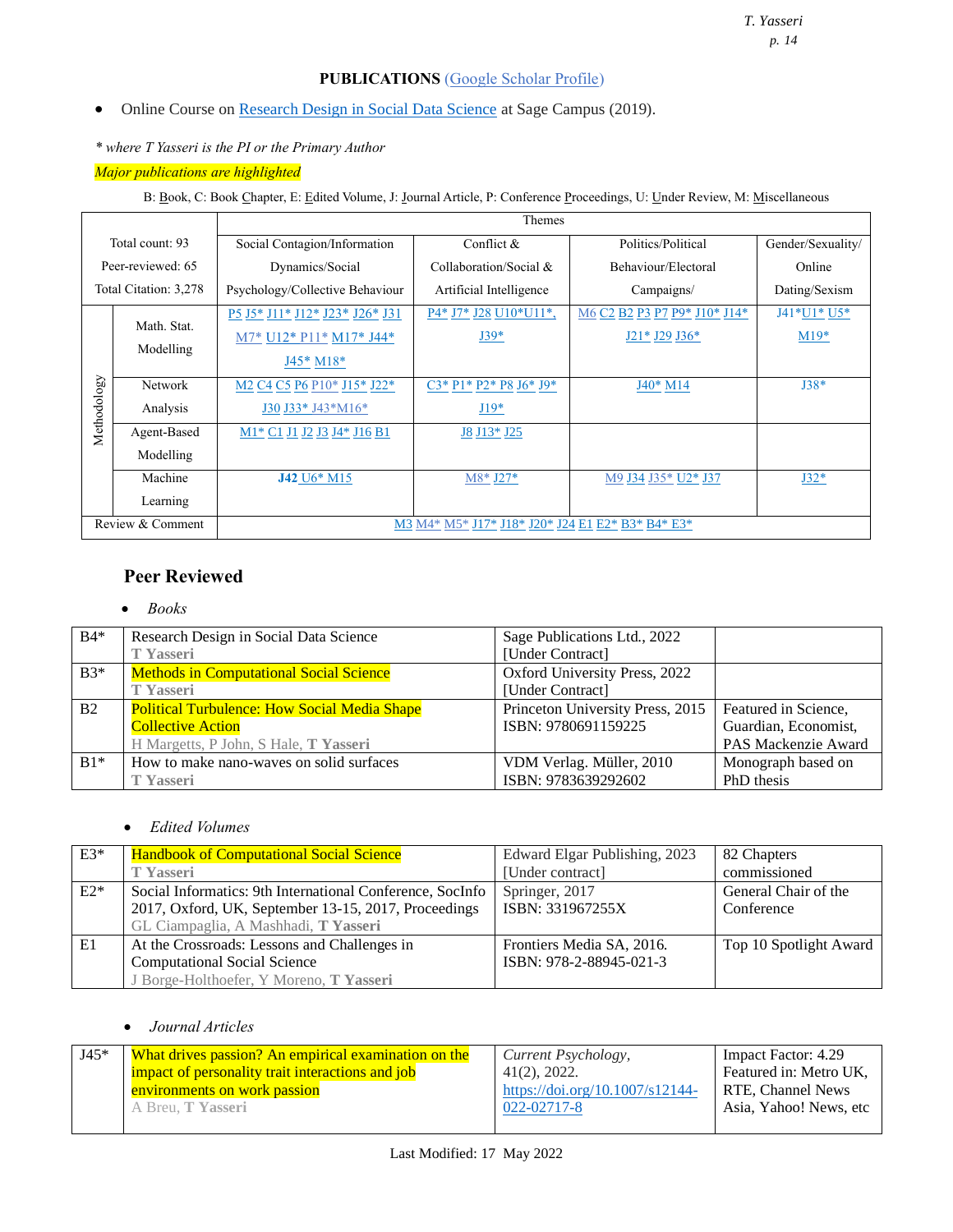| $J44*$ | Fooled by Facts: Quantifying Anchoring Bias through a<br><b>Large-scale Online Experiment</b><br>T Yasseri, J Reher                                           | J Computational Social Science,<br>2022.<br>https://doi.org/10.1007/s42001-<br>021-00158-0                                      | Featured in: World<br>Economic Forum,<br>Phys.org, Britannica,<br>etc.                               |
|--------|---------------------------------------------------------------------------------------------------------------------------------------------------------------|---------------------------------------------------------------------------------------------------------------------------------|------------------------------------------------------------------------------------------------------|
| $J43*$ | Football is Becoming More Predictable; Network<br>Analysis of 88 Thousands Matches in 11 Major Leagues<br>VM Maimone, T Yasseri                               | Royal Society Open Science, 8,<br>210617.<br>https://doi.org/10.1098/rsos.210<br>617                                            | Impact Factor: 2.96<br>Featured in: New<br>Scientist, NPR,<br>National Geographic,                   |
| J42    | Controversy around climate change reports: a case study<br>of Twitter responses to the 2019 IPCC report on land M<br>Sanford, J Painter, T Yasseri, J Lorimer | Climatic Change 167, 59, 2021.<br>https://doi.org/10.1007/s10584-<br>021-03182-1                                                | Impact Factor: 4.74<br>Featured in: Business<br>Standard, Yahoo!<br>News, Skeptical<br>Science, etc. |
| $J41*$ | Computational Courtship: Understanding the Evolution<br>of Online Dating through Large Scale Data Analysis<br>R Dinh, P Gildersleve, Chris Blex, T Yasseri    | Journal of Computational Social<br>Science, published online, 2021.<br>https://doi.org/10.1007/s42001-<br>021-00132-w           | Featured in:<br>BBC, Daily Mail,<br>Metro, Sky News,                                                 |
| $J40*$ | Dissent and Rebellion in the House of Commons: A<br>Social Network Analysis of Brexit-Related Divisions in<br>the 57th Parliament<br>C Intal, T Yasseri       | Applied Network Science 6, 36,<br>2021.<br>https://doi.org/10.1007/s41109-<br>021-00379-2                                       | Impact Factor: 2.3<br>Featured in: BMC blogs                                                         |
| J39*   | Gender Imbalance and Spatiotemporal Patterns of<br>Contributions to Citizen Science Projects: the case of<br>Zooniverse<br>K Ibrahim, S Khodursky, T Yasseri  | Frontiers in Social Physics<br>9:650720, 2021.<br>https://doi.org/10.3389/fphy.202<br>1.650720                                  | Impact Factor: 2.64                                                                                  |
| J38*   | Selling sex: what determines rates and popularity? An<br>analysis of 11,500 online profiles<br>A Mergenthaler, T Yasseri                                      | Culture, Health & Sexuality, 1-<br>15, 2021.<br>https://doi.org/10.1080/1369105<br>8.2021.1901145                               | Impact Factor: 2.97<br>Featured in:                                                                  |
| J37    | Islamophobes are not all the same! A study of far right<br>actors on Twitter<br>B Vidge, T Yasseri, H Margetts                                                | Journal of Policing, Intelligence<br>and Counter Terrorism, 1-23,<br>2021.<br>https://doi.org/10.1080/1833533<br>0.2021.1892166 | Impact Factor: 1.50                                                                                  |
| J36*   | Positive Algorithmic Bias Cannot Stop Fragmentation in<br><b>Homophilic Social Networks</b><br>C Blex, T Yasseri                                              | The Journal of Mathematical<br>Sociology, 2020.<br>https://doi.org/10.1080/0022250<br>X.2020.1818078                            | Impact Factor: 1.48                                                                                  |
| J35*   | What, When and Where of Petitions Submitted to the UK<br><b>Government During a Time of Chaos</b><br>B Vidgen, T Yasseri                                      | Policy Sciences, 53(3), 535-557,<br>2020.<br>https://doi.org/10.1007/s11077-<br>020-09395-y                                     | Impact Factor: 3.61                                                                                  |
| J34    | Detecting Weak and Strong Islamophobic Hate Speech<br>on Social Media<br>B Vidgen, T Yasseri                                                                  | Journal of Information<br>Technology & Politics, 17:1,<br>2020<br>https://doi.org/10.1080/1933168<br>1.2019.1702607             | Impact Factor: 1.77<br>Featured in the<br>Conversation                                               |
| $J33*$ | Social Complex Contagion in Music Listenership: A<br><b>Natural Experiment with 1.3 Million Participants</b><br>J Ternovski, T Yasseri                        | Social Networks, 61, 144-152,<br>2020<br>https://doi.org/10.1016/j.socnet.2<br>019.10.005                                       | Impact Factor: 2.95                                                                                  |
| $J32*$ | <b>Topic Modeling of Everyday Sexism Project Entries</b><br>S Melville, K Eccles, T Yasseri                                                                   | Front. Digit. Humanit. 5:28.<br>2019<br>https://doi.org/10.3389/fdigh.20<br>18.00028                                            | Online Views: 20,000+<br>Featured in Vice<br>Motherboard                                             |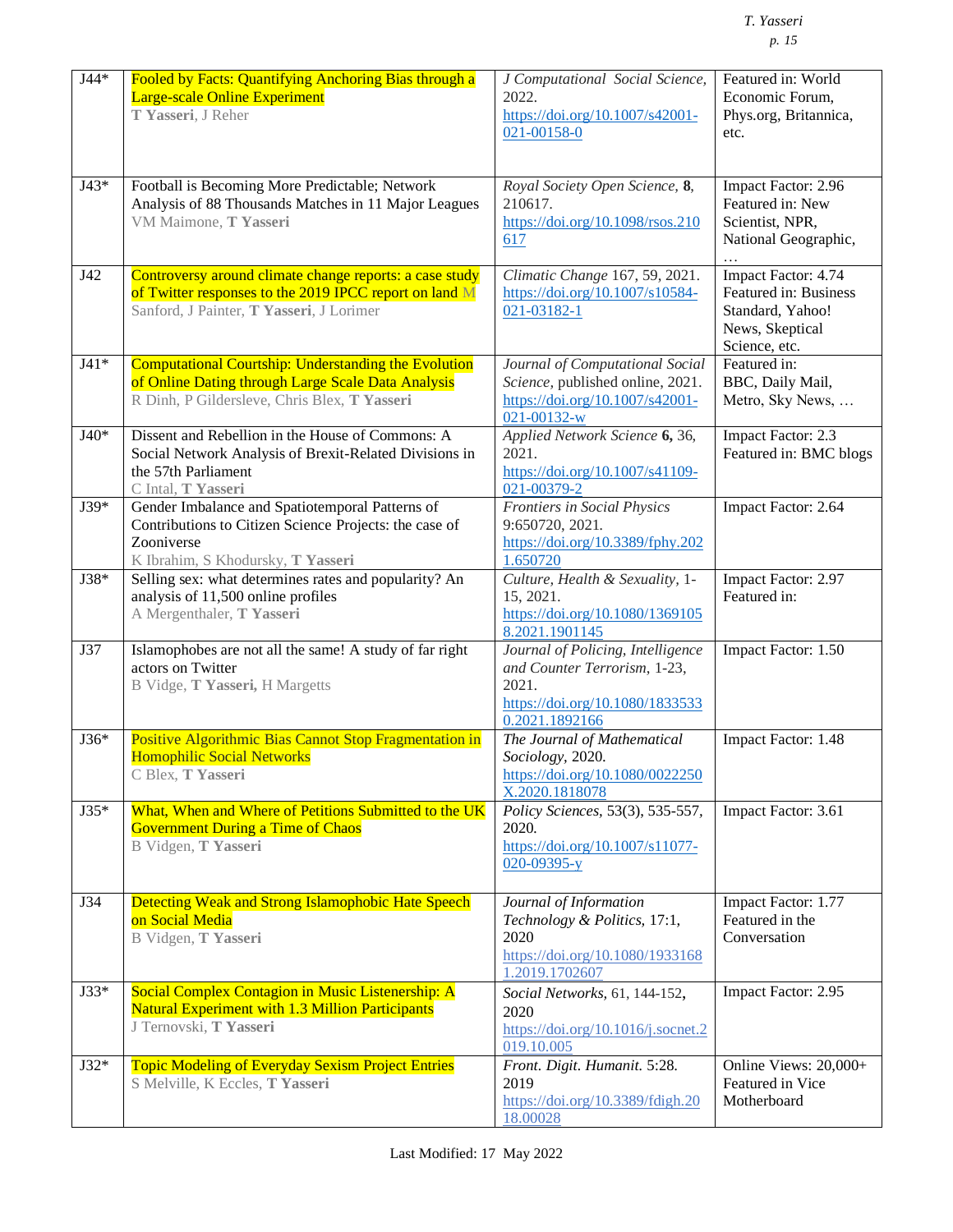| <b>J31</b> | Emergence of World-stock-market Network<br>M Saeedian, T Jamali, MZ Kamali, H Bayani, T Yasseri,<br>GR Jafari                                                                           | Physica A: Statistical Mechanics<br>and its Applications, 526:<br>120792, 2019<br>https://doi.org/10.1016/j.physa.2<br>019.04.028 | Impact Factor: 2.92                                                                                                                      |
|------------|-----------------------------------------------------------------------------------------------------------------------------------------------------------------------------------------|-----------------------------------------------------------------------------------------------------------------------------------|------------------------------------------------------------------------------------------------------------------------------------------|
| <b>J30</b> | <b>Social Capital Predicts Corruption Risk in Towns</b><br>J Wachs, T Yasseri, B Lengyel, J Kertész                                                                                     | Royal Society Open Science 6.4:<br>182103, 2019<br>https://doi.org/10.1098/rsos.182<br>103                                        | Impact Factor: 2.65                                                                                                                      |
| J29        | How Digital Design Shapes Political Participation: A<br>Natural Experiment with Social Information<br>SA Hale, P John, H Margetts, T Yasseri                                            | PloS One 13 (4), e0196068,<br>2018<br>https://doi.org/10.1371/journal.p<br>one.0196068                                            | Impact Factor: 2.78                                                                                                                      |
| <b>J28</b> | Emo, Love, and God: Making Sense of Urban<br>Dictionary, a Crowd-Sourced Online Dictionary<br>D Nguyen, B McGillivray, T Yasseri                                                        | Royal Society Open Science 5<br>$(5)$ , 172320, 2018<br>https://doi.org/10.1098/rsos.172<br>320                                   | Impact Factor: 2.65<br>Featured in MIT<br>Technology Review,<br>The Times, Evening<br>Standard.                                          |
| $J27*$     | Even Good Bots Fight: The Case of Wikipedia<br>M Tsvetkova, R García-Gavilanes, L Floridi, T Yasseri                                                                                    | PLoS ONE 12(2): e0171774,<br>2017<br>https://doi.org/10.1371/journal.p<br>one.0171774                                             | Impact Factor: 2.77<br>Featured in New<br>Scientist, MIT Tech<br>Review, The Guardian,<br>Wired, BBC Tech Tent,<br><b>BBC</b> Newsnight. |
| $J26*$     | The Memory Remains: Understanding Collective<br><b>Memory in the Digital Age</b><br>R García-Gavilanes, A Mollgaard, M Tsvetkova, T<br>Yasseri                                          | Science Advances: 3: e1602368,<br>2017<br>https://doi.org/10.1126/sciadv.16<br>02368                                              | Impact Factor:13.11<br>Featured in Science,<br>Conversation,                                                                             |
| J25        | Understanding and Coping with Extremism in an Online<br>Collaborative Environment<br>C Rudas, O Surányi, T Yasseri, J Török                                                             | PLoS ONE 12(3): e0173561,<br>2017<br>https://doi.org/10.1371/journal.p<br>one.0173561                                             | Impact Factor: 2.76                                                                                                                      |
| J24        | Editorial: At the Crossroads: Lessons and Challenges in<br><b>Computational Social Science</b><br>J Borge-Holthoefer, Y Moreno, T Yasseri                                               | Front. Phys. 4:37, 2016<br>https://doi.org/10.3389/fphy.201<br>6.00037                                                            | Impact Factor: 2.63                                                                                                                      |
| $J23*$     | Dynamics and Biases of Online Attention: The Case of<br><b>Aircraft Crashes</b><br>R García-Gavilanes, M Tsvetkova, T Yasseri                                                           | Royal Society Open Science.<br>3:160460, 2016<br>https://doi.org/10.1098/rsos.160<br>460                                          | Impact Factor: 2.68<br>Featured in Science,<br>Guardian, MIT<br><b>Technology Review</b>                                                 |
| $J22*$     | Two Diverging Roads: A Semantic Network Analysis of<br>Chinese Social Connection ("Guanxi") on Twitter<br>P Yan, T Yasseri                                                              | Front. Digit. Humanit. 4:11,<br>2017<br>https://doi.org/10.3389/fdigh.20<br>17.00011                                              | Online Views: 14,000+                                                                                                                    |
| $J21*$     | Wikipedia Traffic Data and Electoral Prediction: towards<br><b>Theoretically Informed Models</b><br>T Yasseri, J Bright                                                                 | EPJ Data Science, 5:22, 2016<br>https://doi.org/10.1140/epjds/s13<br>688-016-0083-3                                               | Impact Factor: 3.26<br>Featured in Science<br>news.                                                                                      |
| $J20*$     | A Biased Review of Biases in Twitter Studies on<br><b>Political Collective Action</b><br>P Cihon, T Yasseri                                                                             | Front. Phys. 4:34, 2016<br>https://doi.org/10.3389/fphy.201<br>6.00034                                                            | Impact Factor: 2.63                                                                                                                      |
| $J19*$     | <b>Dynamics of Disagreement: Large-Scale Temporal</b><br>Network Analysis Reveals Negative Interactions in<br><b>Online Collaboration</b><br>M Tsvetkova, R García-Gavilanes, T Yasseri | Scientific Reports 6, 36333,<br>2016<br>https://doi.org/10.1038/srep3633<br>3                                                     | Impact Factor: 4.26<br>Featured in Washington<br>Post                                                                                    |
| $J18*$     | P-values: Misunderstood and Misused<br>B Vidgen, T Yasseri                                                                                                                              | Front. Phys. 4:6, 2016<br>https://doi.org/10.3389/fphy.201<br>6.00006                                                             | Impact Factor: 2.37                                                                                                                      |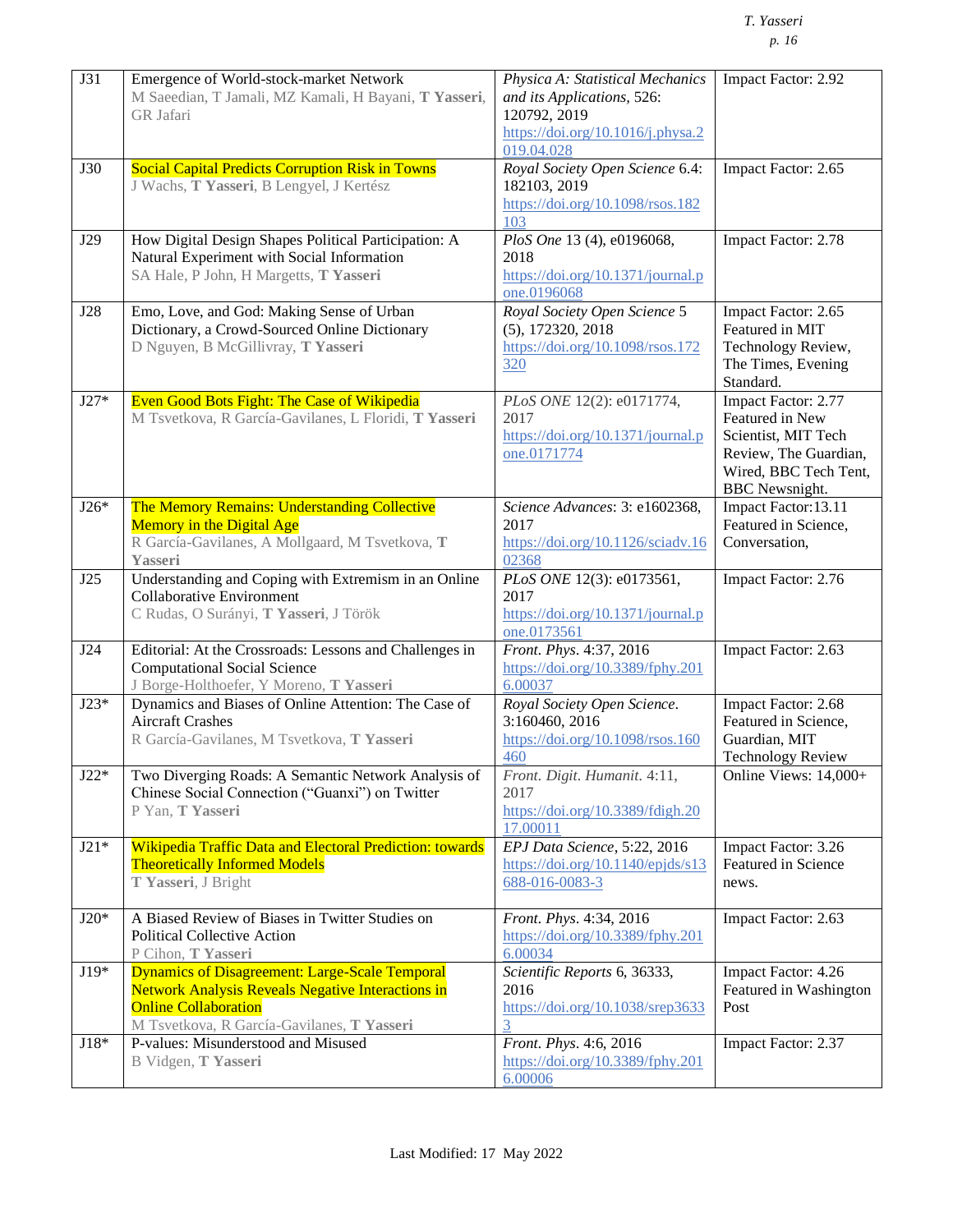| $J17*$     | Understanding Human-Machine Networks: A Cross-<br>Disciplinary Survey<br>M Tsvetkova, T Yasseri, ET Meyer, JB Pickering, V<br>Engen, P Walland,                              | ACM Computing Surveys 50:1,<br>2017<br>https://doi.org/10.1145/3039868                                                           | Impact Factor: 7.99<br>Highest impact<br>factor among all<br>computer science<br>journals |
|------------|------------------------------------------------------------------------------------------------------------------------------------------------------------------------------|----------------------------------------------------------------------------------------------------------------------------------|-------------------------------------------------------------------------------------------|
| J16        | Characterization of the anisotropy of rough surfaces:<br>Crossing statistics<br>MG Nezhadhaghighi, SMS Movahed, T Yasseri, SM<br>Allaei                                      | Journal of Applied Physics 122,<br>085302, 2017.<br>https://doi.org/10.1063/1.499843<br>6                                        | Impact Factor: 2.32                                                                       |
| $J15*$     | <b>Structural Limitations of Learning in a Crowd:</b><br><b>Communication Vulnerability and Information Diffusion</b><br>in MOOCs<br>N Gillani, T Yasseri, R Eynon, I Hjorth | Scientific Reports 4:644, 2014<br>https://doi.org/10.1038/srep0644<br>$\overline{1}$                                             | Impact Factor: 5.57                                                                       |
| $J14*$     | Can Electoral Popularity be Predicted Using Socially<br>Generated Big Data?<br>T Yasseri, J Bright                                                                           | it-Information Technology 56<br>$(5)$ , 246-253, 2014<br>https://doi.org/10.1515/itit-2014-<br>1046                              | Impact Factor: 0.63                                                                       |
| $J13*$     | Modeling Social Dynamics in a Collaborative<br>Environment<br>G Iñiguez, J Török, T Yasseri, K Kaski, J Kertész                                                              | EPJ Data Science 3 (1), 1, 2014<br>$\frac{https://doi.org/10.1140/epjds/s}{https://doi.org/10.1140/epjds/s}$<br>13688-014-0007-z | Impact Factor: 2.98                                                                       |
| $J12*$     | The Distorted Mirror of Wikipedia: a Quantitative<br>Analysis of Wikipedia Coverage of Academics<br>A Samoilenko, T Yasseri                                                  | EPJ Data Science 3 (1), 2014<br>$\frac{https://doi.org/10.1140/epjds20}{https://doi.org/10.1140/epjds20}$                        | Impact Factor: 2.98<br>Featured in the Atlantic                                           |
| $J11*$     | Early Prediction of Movie Box Office Success based on<br><b>Wikipedia Activity Big Data</b><br>M Mestyán, T Yasseri, J Kertész                                               | PloS one 8 (8), e71226, 2013<br>https://doi.org/10.1371/journal.p<br>one.0071226                                                 | Impact Factor: 3.53<br>Featured in Guardian,<br>Times, Le Monde, etc                      |
| $J10*$     | <b>Rapid Rise and Decay in Petition Signing</b><br>T Yasseri, SA Hale, H Margetts                                                                                            | EPJ Data Science. 6(20), 2017<br>https://doi.org/10.1140/epjds/s13<br>688-017-0116-6                                             | Impact Factor: 2.98                                                                       |
| $J9*$      | Value Production in a Collaborative Environment<br>T Yasseri, J Kertész                                                                                                      | Journal of Statistical Physics<br>151 (3-4), 414-439, 2013<br>https://doi.org/10.1007/s10955-<br>013-0728-6                      | Impact Factor: 1.54                                                                       |
| ${\rm J}8$ | <b>Opinions, Conflicts, and Consensus: Modeling Social</b><br>Dynamics in a Collaborative Environment<br>J Török, G Iñiguez, T Yasseri, M San Miguel, K Kaski, J<br>Kertész  | Physical review letters 110 (8),<br>088701, 2013<br>https://doi.org/10.1103/PhysRev<br>Lett.110.088701                           | Impact Factor: 7.72                                                                       |
| $\rm J7^*$ | A Practical Approach to Language Complexity: A<br>Wikipedia Case Study<br>T Yasseri, A Kornai, J Kertész                                                                     | PloS ONE 7 (11), e48386, 2012<br>https://doi.org/10.1371/journal.p<br>one.0048386                                                | Impact Factor: 3.23                                                                       |
| $J6*$      | <b>Dynamics of Conflicts in Wikipedia</b><br>T Yasseri, R Sumi, A Rung, A Kornai, J Kertész                                                                                  | PloS ONE 7 (6), e38869, 2012<br>https://doi.org/10.1371/journal.p<br>one.0038869                                                 | Impact Factor: 3.23<br>Massive press coverage                                             |
| $J5*$      | Circadian Patterns of Wikipedia Editorial Activity: A<br>Demographic Analysis<br>T Yasseri, R Sumi, J Kertész                                                                | PLoS ONE 7 (1), e30091, 2012<br>https://doi.org/10.1371/journal.p<br>one.0030091                                                 | Impact Factor: 3.23                                                                       |
| $J4*$      | A Monte Carlo Study of Surface Sputtering by Dual and<br><b>Rotated Ion Beams</b><br>T Yasseri, R Kree                                                                       | Nuclear Instruments and<br>Methods in Physics Research B,<br>268:16, 2010<br>https://doi.org/10.1016/j.nimb.20<br>10.05.062      | Impact Factor: 1.26                                                                       |
| J3         | Simulating Discrete Models of Pattern Formation by Ion<br><b>Beam Sputtering</b><br>AK Hartmann, R Kree, T Yasseri                                                           | Journal of Physics: Condensed<br>Matter 21, 224015, 2009<br>https://doi.org/10.1088/0953-<br>8984/21/22/224015                   | Impact Factor: 1.96                                                                       |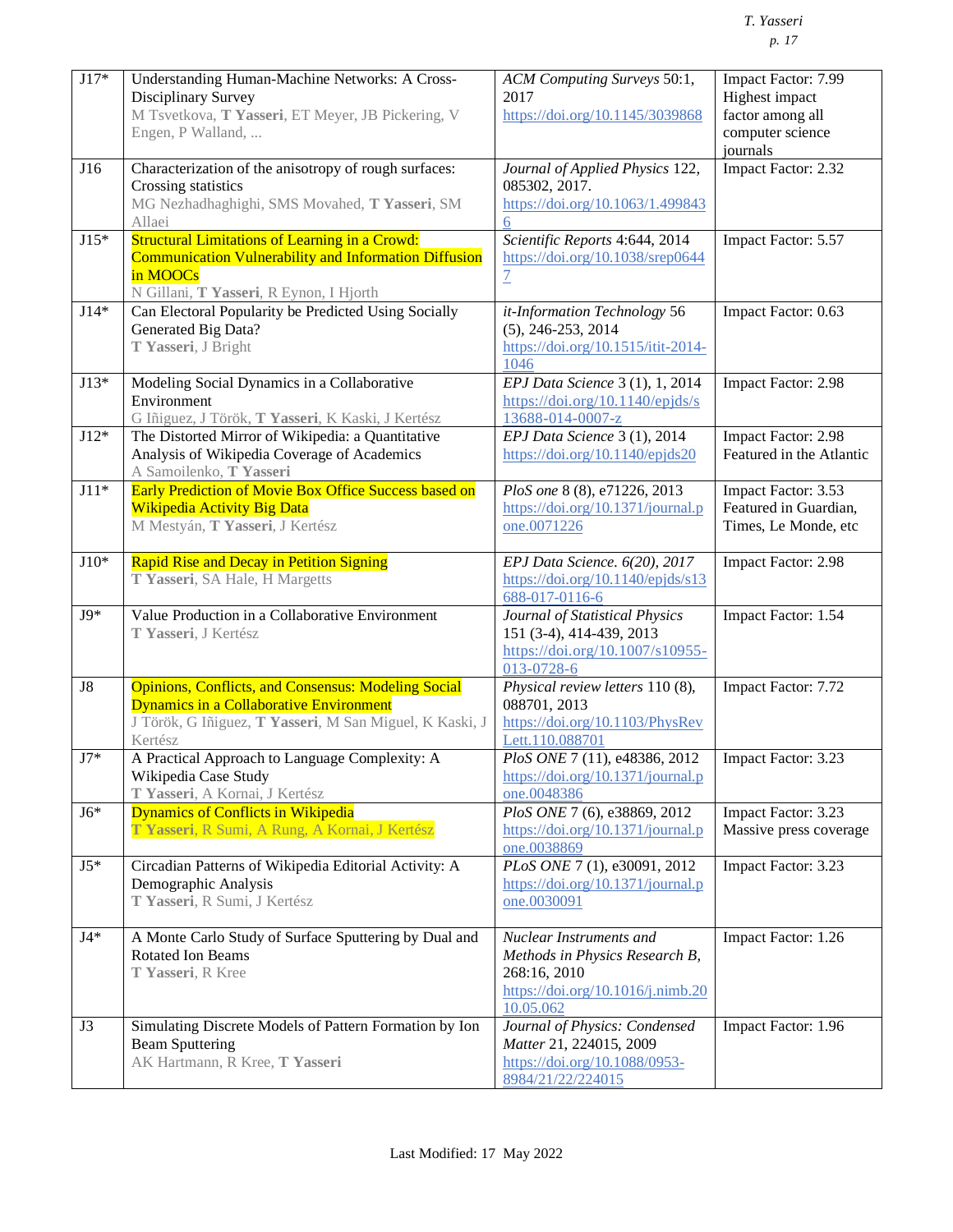# *T. Yasseri p. 18*

| J2 | Surfactant Sputtering: Theory of a New Method of<br>Surface Nanostructuring by Ion Beams | Nuclear Instruments and<br>Methods in Physics Research | Impact Factor: 1.21 |
|----|------------------------------------------------------------------------------------------|--------------------------------------------------------|---------------------|
|    | R Kree, T Yasseri, AK Hartmann                                                           | Section B 267:8-9, 2009                                |                     |
|    |                                                                                          | https://doi.org/10.1016/j.nimb.20                      |                     |
|    |                                                                                          | 09.01.150                                              |                     |
| J1 | The Influence of Beam Divergence on Ion-beam Induced                                     | Nuclear Instruments and                                | Impact Factor: 1.21 |
|    | <b>Surface Patterns</b>                                                                  | Methods in Physics Research                            |                     |
|    | R Kree, T Yasseri, AK Hartmann                                                           | Section B 267:8-9, 2009                                |                     |
|    |                                                                                          | https://doi.org/10.1016/j.nimb.20                      |                     |
|    |                                                                                          | 09.01.064                                              |                     |

# • *Conference Proceedings*

| $P11*$           | Engagement and Progression in Open Online 'Micro       | In Proceedings of the AUBH E-Learning Conference 2021:    |
|------------------|--------------------------------------------------------|-----------------------------------------------------------|
|                  | Lessons': An Analysis of Learners' Log Data from an    | Innovative Learning & Teaching - Lessons from COVID-19    |
|                  | <b>Online Learning Platform</b>                        | https://ssrn.com/abstract=3874415                         |
|                  | Fatema Akbar and T Yasseri                             |                                                           |
| $P10*$           | Inspiration, Captivation, and Misdirection: Emergent   | In International Workshop on Complex Networks (pp. 271-   |
|                  | Properties in Networks of Navigation Online            | 282). Springer, Cham, 2018                                |
|                  | P Gildersleve and T Yasseri                            | https://doi.org/10.1007/978-3-319-73198-8_23              |
| P <sub>9</sub> * | Tweeting for the cause: Network analysis of UK e-      | In The Internet, Policy & Politics Conference (pp1-30),   |
|                  | petition sharing                                       | 2016. http://blogs.oii.ox.ac.uk/ipp-                      |
|                  | P Cihon, T Yasseri, S Hale, H Margetts                 | conference/sites/ipp/files/documents/Cihon%2520et%2520    |
|                  |                                                        | al.%2520IPP2016.pdf                                       |
| P <sub>8</sub>   | Human-Machine Networks: Towards a Typology and         | In Kurosu M. (eds) Human-Computer Interaction.            |
|                  | Profiling Framework                                    | Theory, Design, Development and Practice. Lecture         |
|                  | AW Eide, JB Pickering, T Yasseri, G Bravos, A Følstad, | Notes in Computer Science, 9731. Springer, 2016           |
|                  | V Engen,                                               | https://doi.org/10.1007/978-3-319-39510-4_2               |
| P7               | Investigating Political Participation and Social       | APSA Annual Meeting Paper, 2014                           |
|                  | Information Using Big Data and a Natural Experiment    | https://ssrn.com/abstract=2454570                         |
|                  | SA Hale, P John, HZ Margetts, T Yasseri                |                                                           |
| P6               | Mapping the UK Webspace: Fifteen Years of British      | In Proceedings of the ACM conference on Web science, 62-  |
|                  | Universities on the Web                                | 70, 2014                                                  |
|                  | SA Hale, T Yasseri, J Cowls, ET Meyer, R Schroeder, H  | https://doi.org/10.1145/2615569.2615691                   |
|                  | Margetts                                               |                                                           |
| <b>P5</b>        | 'Vote Me Up If You Like My Ideas!' Experiences of      | In Proceedings of the International Communications        |
|                  | Learning in a MOOC                                     | Association Pre-Conference, Innovation in Higher          |
|                  | R Eynon, I Hjorth, N Gillani, T Yasseri                | Education: Building a Better Future?, 2014                |
|                  |                                                        | http://dx.doi.org/10.2139/ssrn.2439571                    |
| $P4*$            | Temporal Analysis of Activity Patterns of Editors in   | In Proceedings of the 9th International Symposium on Open |
|                  | Collaborative Mapping Project of OpenStreetMap         | Collaboration, 2013                                       |
|                  | T Yasseri, G Quattrone, A Mashhadi                     | https://doi.org/10.1145/2491055.2491068                   |
| P <sub>3</sub>   | Petition Growth and Success Rates on the UK No. 10     | In Proceedings of the 5th annual ACM web science          |
|                  | Downing Street Website                                 | conference, 132-138, 2013                                 |
|                  | SA Hale, H Margetts, T Yasseri                         | https://doi.org/10.1145/2464464.2464518                   |
| $P2*$            | Edit wars in Wikipedia                                 | In Proceedings of IEEE Third International Conference on  |
|                  | R Sumi, T Yasseri, A Rung, A Kornai, J Kertész         | Social Computing, 2011                                    |
|                  |                                                        | https://doi.org/10.1109/PASSAT/SocialCom.2011.47          |
| $P1*$            | Characterization and Prediction of Wikipedia Edit Wars | In Proceedings of the ACM WebSci'll, pp. 1-3, 2011        |
|                  | R Sumi, T Yasseri, A Rung, A Kornai, J Kertész         | http://eprints.sztaki.hu/8233/1/websciabs.pdf             |

# • *Book Chapters*

| C <sub>5</sub> | Analysing the UK Web Domain and Exploring 15 Years  | In The Web as History, Edited by Niels  |
|----------------|-----------------------------------------------------|-----------------------------------------|
|                | of UK Universities on the web                       | Brügger and Ralph Schroeder, UCL Press, |
|                | E Meyer, T Yasseri, S Hale, J Cowls, R Schroeder, H | 2017.                                   |
|                | Margetts.                                           | https://doi.org/10.25969/mediarep/12515 |
| C4             | Understanding Communication Patterns in MOOCs:      | In Data Mining and Learning Analytics:  |
|                | Combining Data Mining and Qualitative Methods       | Applications in Educational Research,   |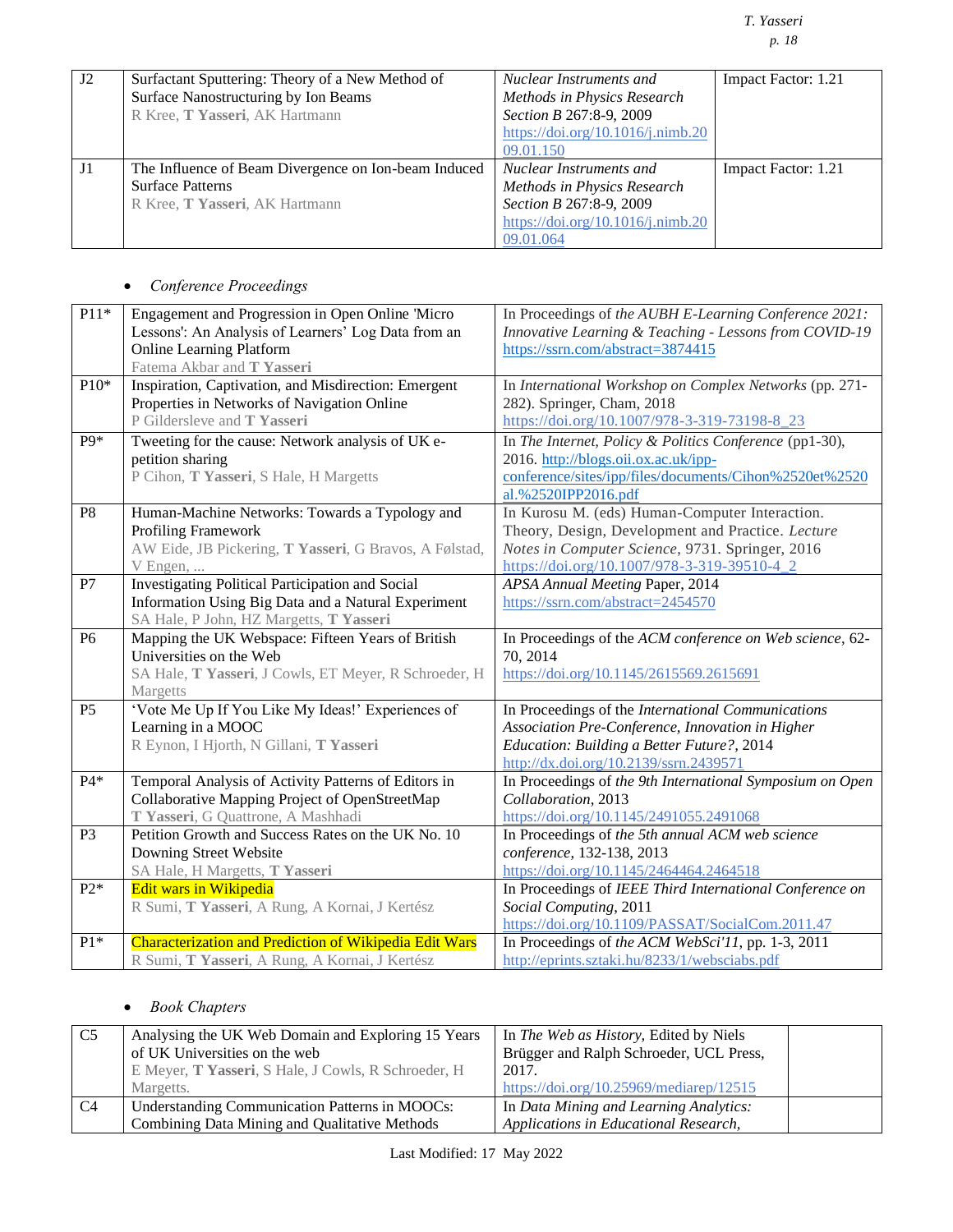|                | R Eynon, I Hjorth, T Yasseri, N Gillani            | Edited by S. ElAtia, D. Ipperciel, and O.  |             |
|----------------|----------------------------------------------------|--------------------------------------------|-------------|
|                |                                                    | Zaïane, Wiley, 2016                        |             |
|                |                                                    | https://doi.org/10.1002/9781118998205.ch1  |             |
|                |                                                    |                                            |             |
| $C3*$          | The most Controversial Topics in Wikipedia: A      | In Global Wikipedia: International and     | Featured in |
|                | <b>Multilingual and Geographical Analysis</b>      | Cross-Cultural Issues in Online            | Economist,  |
|                | T Yasseri, A Spoerri, M Graham, J Kertész          | Collaboration, Fichman P., Hara N., eds.,  | CNN, BBC,   |
|                |                                                    | Rowman & Littlefield Publishers, 2014      | Wired.      |
|                |                                                    | http://dx.doi.org/10.2139/ssrn.2269392     |             |
| C <sub>2</sub> | Big Data and Collective Action                     | In Society and the Internet: How           |             |
|                | H Margetts, SA Hale, T Yasseri                     | information and social networks are        |             |
|                |                                                    | changing our lives, Edited by M. Graham    |             |
|                |                                                    | and W.H. Dutton, Oxford University Press,  |             |
|                |                                                    | 2014                                       |             |
|                |                                                    | http://doi.org/10.1093/acprof.oso/97801996 |             |
|                |                                                    | 61992.003.0015                             |             |
| C1             | From Cascades to Patterns: A Monte Carlo Approach. | In Nanofabrication by Ion-Beam Sputtering: |             |
|                | R Kree, T Yasseri                                  | Fundamentals and Applications, Edited by T |             |
|                |                                                    | Som, D Kanjilal, CRC Press, 2012           |             |
|                |                                                    | https://doi.org/10.1201/B13726-9           |             |

# **Under Review**

| $U12*$ | Credit Crunch: The Role of Household Lending Capacity in the Dutch  | Preprint available:              |
|--------|---------------------------------------------------------------------|----------------------------------|
|        | Housing Boom and Bust 1995-2018                                     | https://arxiv.org/abs/2101.00913 |
|        | M Schellekens, T Yasseri                                            |                                  |
| $U11*$ | The cost of coordination can exceed the benefit of collaboration in | Preprint available:              |
|        | performing complex tasks                                            | https://arxiv.org/abs/2009.11038 |
|        | V Straub, M Tsvetkova, T Yasseri                                    |                                  |
| $U10*$ | Can crowdsourcing rescue the social marketplace of ideas?           | Preprint available:              |
|        | T Yasseri, Filippo Menczer                                          | https://arxiv.org/abs/2104.13754 |
| $U6*$  | The Kaleidoscope of Privacy: Differences across French, German, UK, | Preprint available:              |
|        | and US GDPR Media Discourse                                         | https://arxiv.org/abs/2104.04074 |
|        | M Sanford, T Yasseri                                                |                                  |
| $U5*$  | Female Scholars Need to Achieve More for Equal Public Recognition,  | Preprint available:              |
|        | M Schellekensa, F Holstegeb, T Yasseri                              | https://arxiv.org/abs/1904.06310 |
| $U2*$  | Social Media, Money, and Politics: Campaign Finance in the 2016 US  | Preprint available:              |
|        | Congressional Cycle                                                 | https://arxiv.org/abs/1711.10380 |
|        | L McElwee, T Yasseri                                                |                                  |
| $U1*$  | What Happens After You Both Swipe Right: A Statistical Description  | Preprint available:              |
|        | of Mobile Dating Communications                                     | https://arxiv.org/abs/1607.03320 |
|        | J Zhang, T Yasseri                                                  |                                  |

# **Miscellaneous (non-peer-reviewed – Collectively more than 240,000 readers)**

| $M19*$ | Facebook Dating was set to take over the market – instead it was<br>dead in the water<br><b>T</b> Yasseri | The Conversation, May 2022,<br>https://theconversation.com/facebook-dating-<br>was-set-to-take-over-the-market-instead-it-<br>was-dead-in-the-water-181375<br>$>2,000$ readers |
|--------|-----------------------------------------------------------------------------------------------------------|--------------------------------------------------------------------------------------------------------------------------------------------------------------------------------|
| $M18*$ | Passionate about your job? Here's why that might not be good for<br>you<br><b>T</b> Yasseri               | The Conversation, Feb 2022,<br>https://theconversation.com/passionate-about-<br>your-job-heres-why-that-might-not-be-good-<br>$for$ -you-176728<br>$>55,000$ readers           |
| $M17*$ | Anchoring bias: how it tripped us up during the pandemic<br><b>T</b> Yasseri                              | The Conversation, Jan 2022,<br>https://theconversation.com/anchoring-bias-<br>how-it-tripped-us-up-during-the-pandemic-<br>175015<br>$>$ 27,000 readers                        |